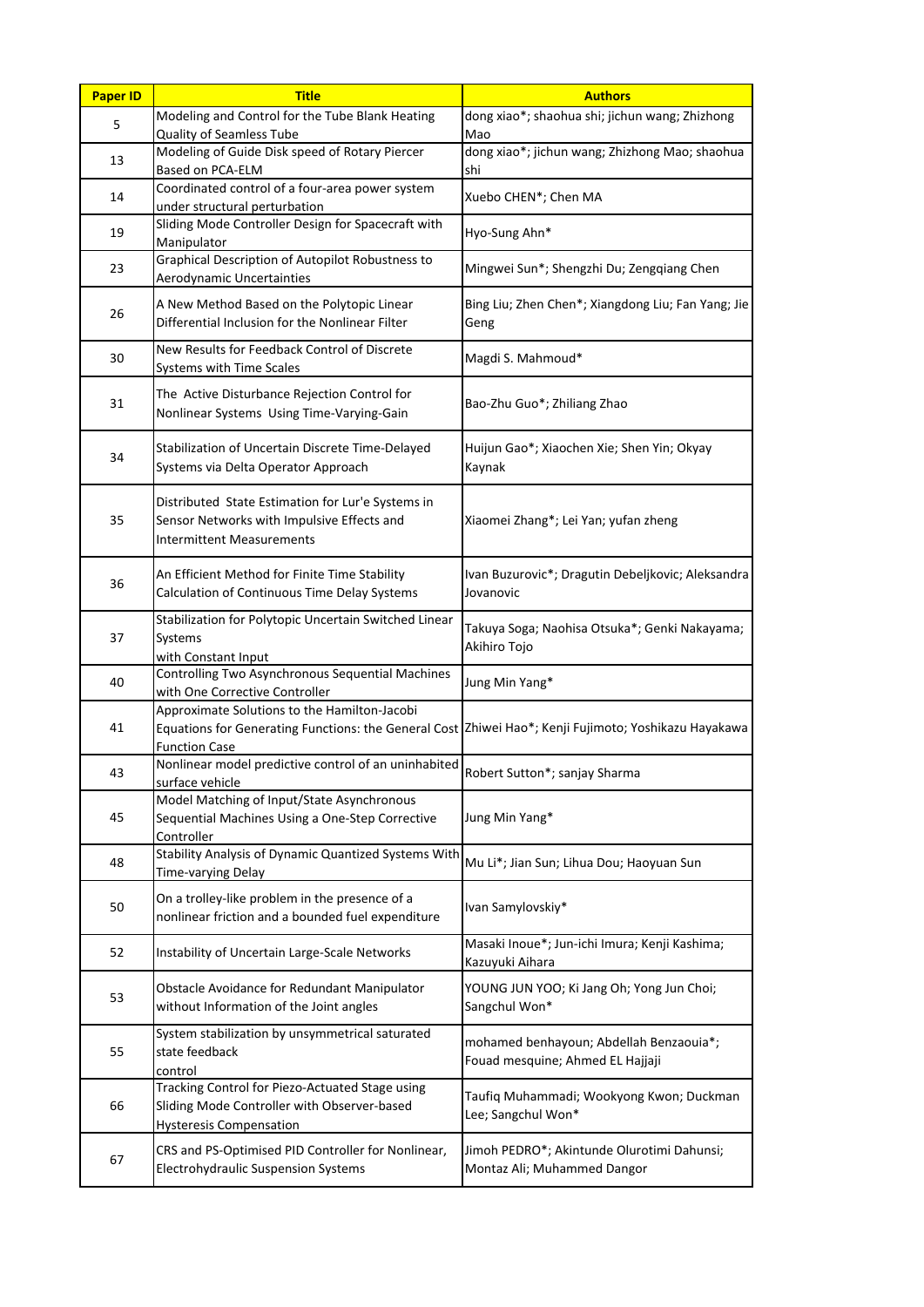| 68  | Micro defect detection in solar cell wafer based on<br>hybrid illumination and near-infrared optics                           | Gyung-bum KIM*                                                                           |
|-----|-------------------------------------------------------------------------------------------------------------------------------|------------------------------------------------------------------------------------------|
| 69  | Realizability of n-Port Resistive Networks with 2n<br><b>Terminals</b>                                                        | Michael Z. Q. Chen*; Kai Wang; Minghui Yin;<br>Chanying Li; Guanrong Chen                |
| 70  | High-order Consensus in High-order Multi-agent<br>Systems                                                                     | Yuping Tian*; Ya Zhang                                                                   |
| 71  | Consensus over Directed Graph: Output Feedback<br>and Topological Constraints                                                 | Tian Qi*; Li Qiu; Jie Chen                                                               |
| 74  | Contribution of Voltage-dependent Ion Channels to<br>Subthreshold Resonance                                                   | Tatsuo Kitajima*; Zhonggang Feng                                                         |
| 75  | A gain Scheduling model of Temperature<br>Compensation for Circadian Rhythm of<br>Cyanobacteria                               | Miki Shimada*; Kenko Uchida                                                              |
| 77  | Output Feedback Receding Horizon Control for<br>Spatiotemporal Dynamic Systems                                                | Tomoaki Hashimoto*; Yu Takiguchi; Toshiyuki<br>Ohtsuka                                   |
| 78  | Stabilization of Multi-agent Systems via Distributed<br>Difference Feedback Control                                           | Yuping Tian*; Di Xin                                                                     |
| 79  | A Novel Robust MPC Based Aircraft Auto-Throttle for<br>Performing 4D Contract Flights                                         | Vangelis Petratos; Dimitrios Dimogianopoulos;<br>Fotis Kopsaftopoulos; Spilios Fassois*  |
| 81  | Infinite horizon MPC applied to an industrial FCC<br>converter                                                                | Darci Odloak*                                                                            |
| 82  | Policy Iteration for Parameterized Markov Decision<br>Processes and Its Application                                           | Li Xia*; Qing-Shan Jia                                                                   |
| 83  | A Study on the Spectrum of Monodromy Operator<br>for a Time-Delay System                                                      | Jung Hoon Kim*; Tomomichi Hagiwara; Kentaro<br>Hirata                                    |
| 85  | Estimation of Debris Hazard Areas due to a Space<br>Vehicle Breakup at High Altitudes                                         | Mahmut Reyhanoglu*; Juan Alvarado                                                        |
| 86  | On Near-controllability of a Class of Three-<br>dimensional Discrete-time Bilinear Systems                                    | Lin Tie*; Yan Lin                                                                        |
| 87  | Fuzzy Improved Delphi method and its Application                                                                              | wen ji*; Jianhui Wang; Xiaoke Fang; Shusheng Gu                                          |
| 88  | Adaptation-and-Collision Detection Scheme for Safe<br>Physical Human-Robot Interation                                         | Chang Nho Cho; Young-Loul Kim; Jae-Bok Song*                                             |
| 89  | Feedback Control Method Based on Direct<br>Servomechanism Speed Sensing and Processing to<br><b>Reduce Residual Vibration</b> | David Lindr*; Pavel Rydlo                                                                |
| 91  | Artificial Intelligent Control for Indoor Lighting Basing<br>on Person Number in Classroom                                    | Yifei Chen*                                                                              |
| 94  | Robust adaptive dynamic programming for optimal<br>nonlinear control design                                                   | Yu Jiang*; Zhong-Ping Jiang                                                              |
| 95  | Evolutionary Game Dynamics of Multi-agent<br><b>Cooperation Driven by Self-learning</b>                                       | Jinming Du*; Bin Wu; Long Wang                                                           |
| 96  | Nonholonomic Control of Distance-based Cyclic<br>Polygon Formation                                                            | Hyo-Sung Ahn*                                                                            |
| 97  | Baseband Design and Software-Defined-Radio<br><b>Implementation for LTE Femtocell</b>                                         | Dung-Rung Hsieh*; Jen-Yuan Hsu; Chieh-Yu Kao;<br>Ming-Che Lin; Chun-Nan Liu; Pangan Ting |
| 98  | Minimizing the memory of a system                                                                                             | Dominikus Noll*; Ngoc Minh Dao                                                           |
| 99  | Formation Control of Multiple Robots Using<br><b>Constrained Motion Formulation</b>                                           | Yun-Hui Liu*                                                                             |
| 102 | A dynamical search space harmony search for<br>unconstrained optimization problems                                            | Jing Wang*; Wei Jiang; Liulin Cao; Qibing Jin                                            |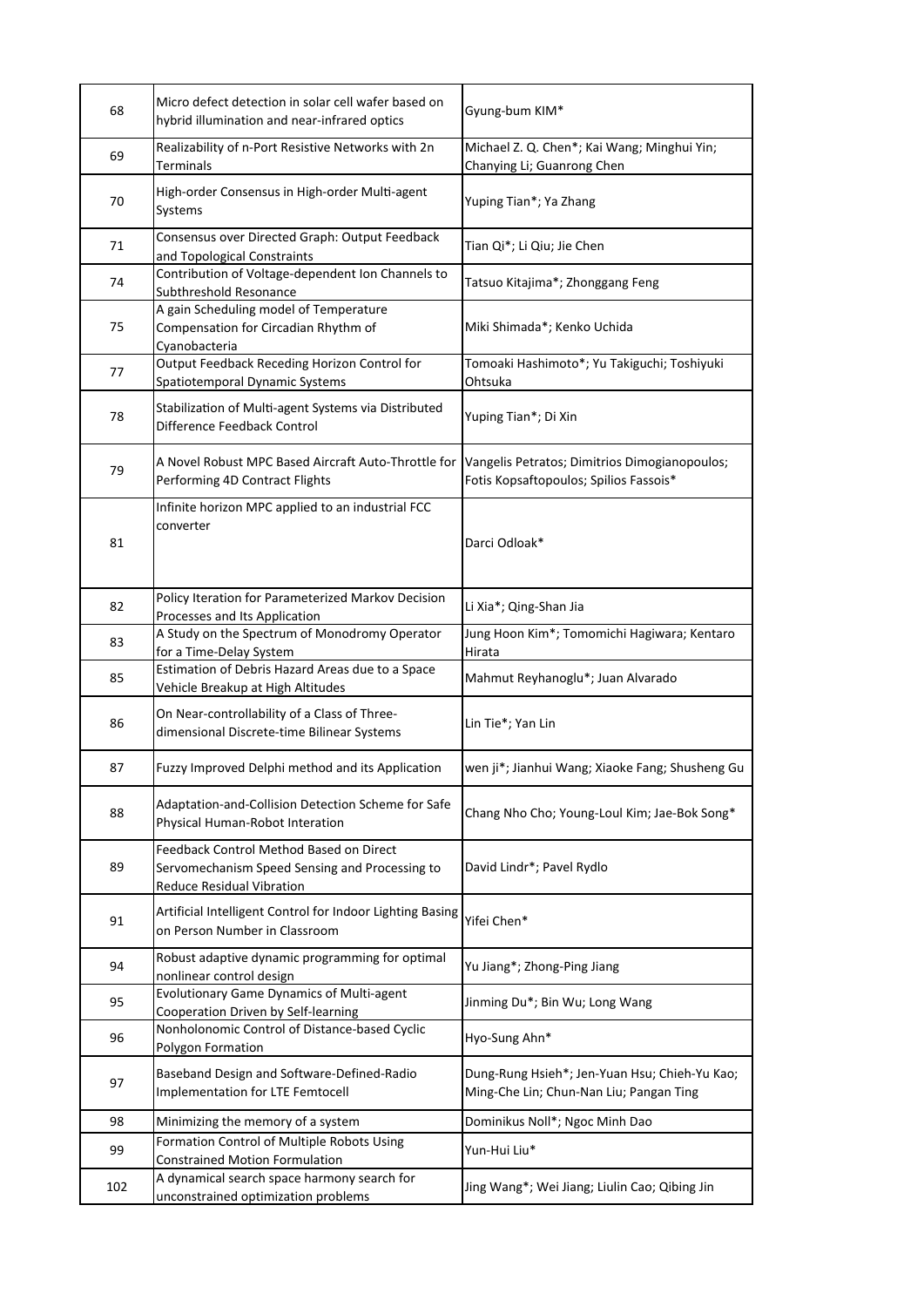| 105 | Sliding-Mode Control of a Wheeled Vehicle Using<br>Neural Network Estimator                                                                                   | Anugrah Pamosoaji; Pham Thuong Cat; Keum-Shik<br>Hong*                                          |
|-----|---------------------------------------------------------------------------------------------------------------------------------------------------------------|-------------------------------------------------------------------------------------------------|
| 106 | Automotive longitudinal speed pattern generation<br>with acceleration constraints aiming at mild merging<br>using model predictive control method             | Wenjing Cao*; Masakazu Mukai; Taketoshi<br>Kawabe; HIkaru Nishira; NORIAKI FUJIKI               |
| 107 | Caterpillar Mechanism for a Portable Haptic Interface<br>of Endoscopy Simulation                                                                              | Yunjin Gu; Doo Yong Lee*                                                                        |
| 108 | Numerical Solution for a Class of pursuit-evasion<br>Problem in Low Earth Orbit                                                                               | Songtao Sun*; qiuhua zhang                                                                      |
| 111 | A Measurement Based Approach to Mechanical<br>Systems                                                                                                         | Navid Mohsenizadeh; Hazem Nounou; Mohamed<br>Nounou; Aniruddha Datta; Shankar<br>Bhattacharyya* |
| 114 | Mechanical Property Control System for Cold Rolled<br>Steel Sheet through Locally Weighted Regression<br>Model                                                | Hiroyasu Shigemori*                                                                             |
| 116 | H-infinity Performance Analysis with Transients for<br>Singular Systems                                                                                       | zhiguang feng*; James Lam; Shengyuan Xu;<br>Shaosheng Zhou                                      |
| 118 | Design of a Haptic Interface for Simulation of Needle<br>Intervention                                                                                         | Seung Gyu Kang; Doo Yong Lee*                                                                   |
| 124 | Design of Intelligent Optimal Energy Management<br>System for Hybrid Power Sources                                                                            | Rong-Jong Wai*; Shih-Jie Jhung                                                                  |
| 125 | On-line Schedule Model for Reusable Equipment<br>Maintenance and Support Resource in Wartime                                                                  | Quan Jia*; Yaoyu Li                                                                             |
| 133 | Multistability of a Class of Biological Systems                                                                                                               | Yuanlong Li; Zongli Lin*                                                                        |
| 134 | Global Adaptive Output Regulation for Output<br>Feedback Nonlinear Systems with Integral ISS Inverse Dabo Xu; Jie Huang*; Zhong-Ping Jiang<br><b>Dynamics</b> |                                                                                                 |
| 135 | An Augmented Neural Network Algorithm for<br>Solving<br>Singular Convex Optimization with Nonnegative<br>Variables                                            | Rendong Ge*                                                                                     |
| 137 | The influence of degree mixing patterns on<br>synchronization paths                                                                                           | Mingyang Zhou*; Shimin CAI; Zhao Zhuo; Zhong-<br>Qian Fu                                        |
| 153 | Model free analysis and tuning of PID controller                                                                                                              | zhiqiang zhu*; kun liu; Yuqing He; Juntong Qi;<br>Jianda Han                                    |
| 154 | Event-triggered control of multi-agent systems with<br>suboptimal triggering                                                                                  | Yuan Fan*; Gang Feng                                                                            |
| 164 | REFERENCE GOVERNOR FOR OUTPUT SMOOTHING<br>OF RENEWABLE ENERGY GENERATION                                                                                     | Yutaka Tsubota; Genki Baba*; Kenko Uchida; Toru<br>Jintsugawa; Yosuke Nakanishi                 |
| 169 | A Decentralized Control Algorithm Based on the DC<br>Power Flow Model for Avoiding Cascaded Failures in<br><b>Power Networks</b>                              | Saleh AL-TAKROURI*; Andrey Savkin; Vassilios<br>Agelidis                                        |
| 175 | Study on the Operating Mode of SNS in EC<br><b>Environment of China</b>                                                                                       | Xiufeng Li*                                                                                     |
| 178 | Dual Estimation of Attitude and Parameters<br>Considering Vibration based on GPS and IMU                                                                      | Qi Xin; ZhongKe Shi*                                                                            |
| 186 | Adaptive Sliding Mode Control Strategy Design for<br>DSP-based Maglev Driving and Control System                                                              | Rou-Yong Duan; Jeng-Dao Lee*; Ming-Jui Wu                                                       |
| 187 | Exact-estimator-based Terminal Sliding Mode Control<br>System Design                                                                                          | Jeng-Dao Lee*; Suiyang Khoo; Jia-Qi Lu                                                          |
| 188 | A Comparative Study of Two Control Schemes for<br><b>Anti-Lock Braking Systems</b>                                                                            | Samuel John*; Jimoh PEDRO                                                                       |
| 190 | On Modeling of Tall Linear Systems with Multirate<br>Outputs                                                                                                  | Mohsen Zamani*; Brian D. O. Anderson                                                            |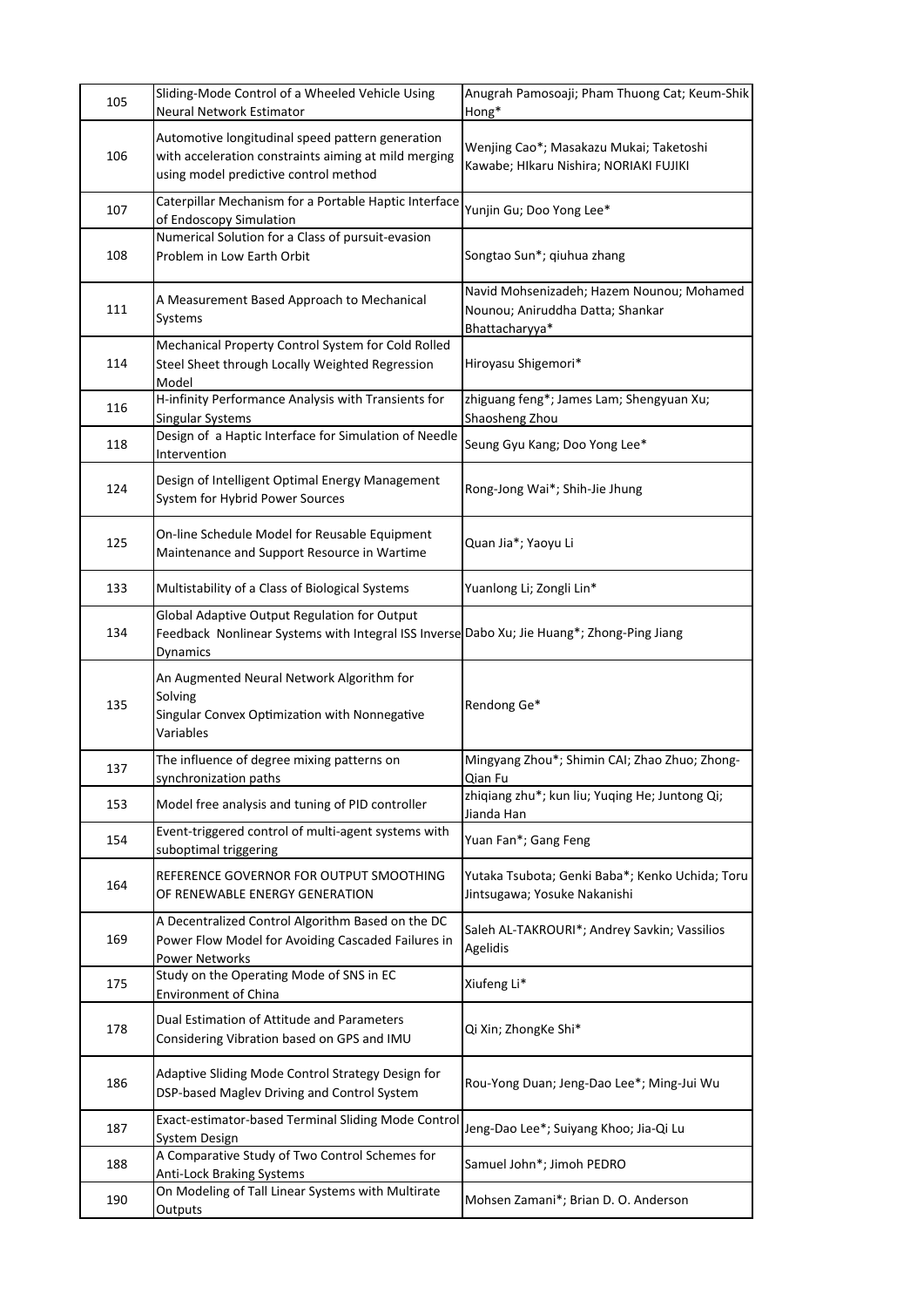| 191 | Static output feedback adaptive integral sliding<br>control for interconnected nonlinear systems                            | ESHAG LARBAH*; Ron Patton                                                                                                        |
|-----|-----------------------------------------------------------------------------------------------------------------------------|----------------------------------------------------------------------------------------------------------------------------------|
| 192 | State of Charge Management for PHEVs with<br>Uncertain Distance to Recharge                                                 | Chris Manzie*; Prakash Dewangan; Gilles Corde;<br>Olivier Grondin; Antonio Sciarretta                                            |
| 193 | Controllability and Stabilizability of Higher-Order<br>Nonholonomic Systems                                                 | Jaime Rubio Hervas; Mahmut Reyhanoglu*                                                                                           |
| 195 | Fuzzy Control for Balancing of a Two-Wheel<br>Transpoatation Robotic Vehicle:<br><b>Experimetal Studies</b>                 | Seul Jung*; Hyunwook Kim                                                                                                         |
| 196 | Compensation for Long Arm Payload by a Non Model<br><b>Based Disturbance Observer</b>                                       | Yeonggeol Bae; Seul Jung*                                                                                                        |
| 203 | A Finite-time Generalized \$H_2\$ Gain Measure and<br>Its Performance Criterion                                             | Fenghua He*; Denggao Ji; Shuqi Zhang                                                                                             |
| 204 | Vector Control Lyapunov Functions as a Tool for<br>Decentralized and Distributed Control                                    | Zhong-Ping Jiang*; Karafyllis lasson                                                                                             |
| 205 | Maximum Power Point Tracking of Directly Driven PV<br><b>RO Systems</b>                                                     | Khaled Alshehri*; Moustafa Elshafei; Anwar Khalil<br>Sheikh                                                                      |
| 207 | Containment Control of Discrete-time Multi-agent<br>Systems Based on Delayed Neighborsj <sup>-</sup> Information            | Shuai Liu; Lihua Xie*; Huanshui Zhang                                                                                            |
| 211 | Experience-based identification and MPC for a<br>methanol recovery distillation column                                      | Bingqiang Huang; yong Gu*; Hongye Su                                                                                             |
| 213 | A Theoretical Approach of the Generalized Hybrid<br>Model Based on the Control of Repetitive Processes                      | Eugenia MINCA*                                                                                                                   |
| 214 | Position Feedback Pinning Control for Nonlinear<br>Multi-agent Systems                                                      | Mingcan Fan; Zhiyong Chen*; Hai-Tao Zhang                                                                                        |
| 215 | Novel Voltage Control of 18 Level Multilevel Inverter                                                                       | SAAD MEKHILEF*                                                                                                                   |
| 216 | Optimal Controller Design for a Railway Vehicle<br>Suspension System Using Particle Swarm<br>Optimization                   | Hazlina Selamat*; Siti Duranni Arang Bilong                                                                                      |
| 217 | Force Observer-Based Control for a Rehabilitation<br>Hand Exoskeleton System                                                | NIRVANA POPESCU; DECEBAL POPESCU; MIRCEA<br>IVANESCU*; DORIN POPESCU; CRISTIAN VLADU;<br><b>ILEANA VLADU</b>                     |
| 219 | Compound Control for Intelligent Artificial Leg Based<br>on Fuzzy-CMAC                                                      | hongliu yu; jinhua yi; ping SHI*                                                                                                 |
| 221 | <b>UMAY1: A Modular Humanoid Platform for Education</b><br>and Rehabilitation of Children with Autism Spectrum<br>Disorders | Pinar Boyraz*; Bora Yigit; Okan Bicer                                                                                            |
| 223 | Setpoints Compensation in Industrial Processes via<br>Multirate Output Feedback Control                                     | Shen Yin*; Fangzhou Liu; Huijun Gao; Jianbin Qiu;<br>Tian you CHAI; Jialu Fan                                                    |
| 226 | Input-to-state stability for switched nonlinear time-<br>delay systems                                                      | wang yuee; Xi-Ming Sun*; Wei Wang; Jun Zhao                                                                                      |
| 227 | Rendezvous of Nonholonomic Multiple Unicycles<br>with Connectivity Maintenance                                              | Yutian Mao*; Hao Fang; Lihua Dou; Jie Chen                                                                                       |
| 229 | TRACKING PERFORMANCE AND DISTURBANCE<br>REJECTION OF PNEUMATIC ACTUATOR SYSTEM                                              | syed najib syed salim; Mohd Fuaad Rahmat*;<br>Ahmad Athif Mohd Faudzi; Zool Ismail;<br>Noorhazirah Sunar; Sharatul Izah Samsudin |
| 230 | Cognitive Radio Networks for Smart Grid<br>Communications                                                                   | Fang Liu; Jinkuan Wang*; Yinghua Han; Peng Han                                                                                   |
| 231 | Nonlinear Modal Space Decoupled PID Control of<br>Flight Simulator Motion System                                            | Yang Chifu*                                                                                                                      |
| 234 | Adaptive Flocking Control of Multiple Nonholonomic<br>Mobile Robots With Limited Communication Ranges                       | Wang Wei*; Changyun Wen; Jiangshuai Huang                                                                                        |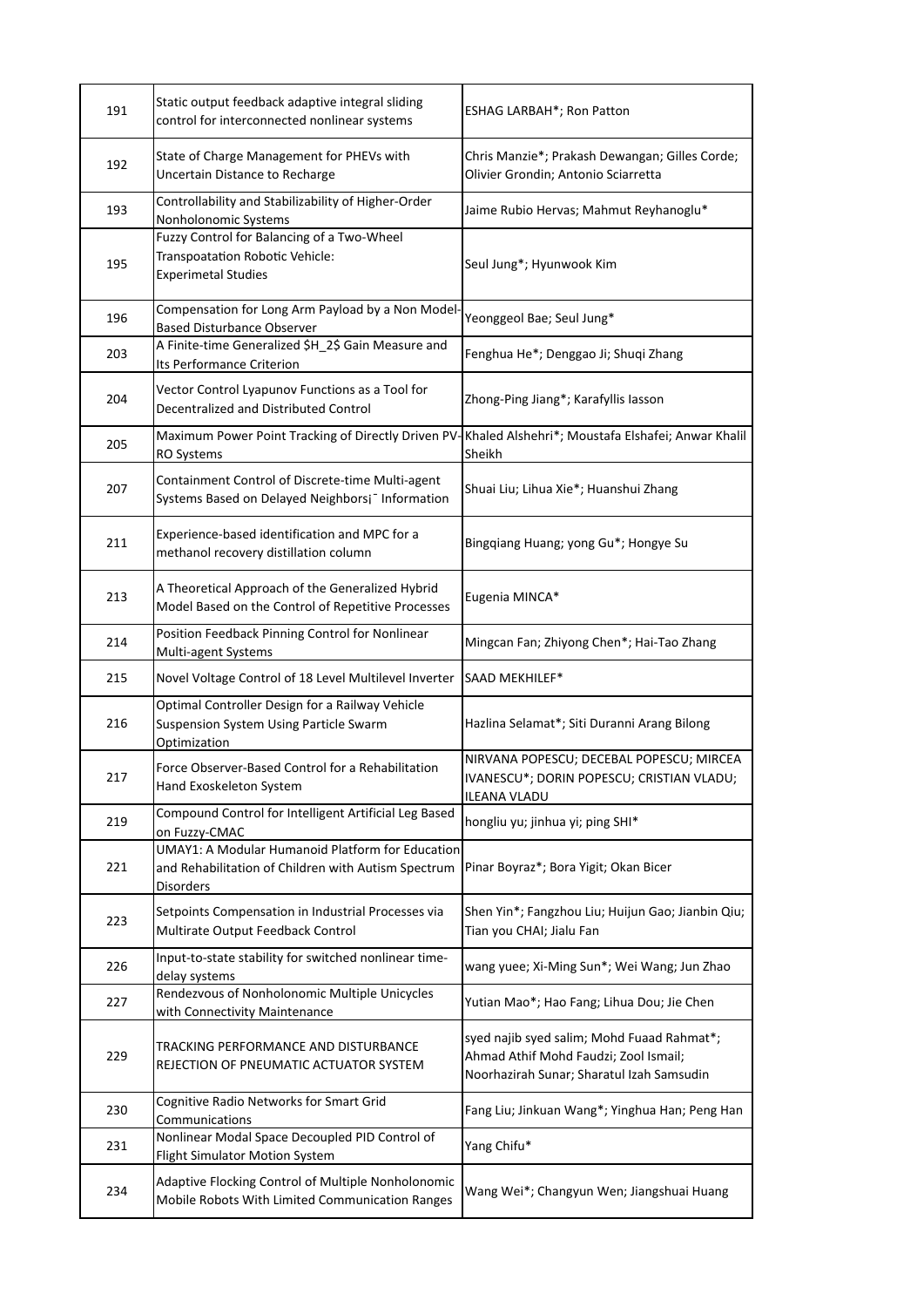| 237 | A Data Communication And Control System Based On<br>Ethernet And CANBUS In AUV                                                                            | Xinjing Huang; Yibo Li*; Shijiu Jin                                                                    |
|-----|-----------------------------------------------------------------------------------------------------------------------------------------------------------|--------------------------------------------------------------------------------------------------------|
| 239 | Adaptive consensus of multi-agent systems with<br>unknown nonlinear dynamics                                                                              | Hui Yu*; Xiaohua Xia                                                                                   |
| 240 | Minimum Energy Trajectory Planning Method for<br>Robot Manipulator Mounted on Flexible Base                                                               | Akira Abe*                                                                                             |
| 244 | Passivity-Based Observer Design and Robust Output<br>Feedback Control for Nonlinear Uncertain Systems                                                     | Wei Liu; Zhiming Wang*; Guoliang Chen; Laihua<br>Sheng                                                 |
| 246 | A Cascade Controller Structure using an internal PID<br>controller for a Hybrid Piezo-Hydraulic Actuator in<br><b>Camless Internal Combustion Engines</b> | Paolo Mercorelli*; Nils Werner                                                                         |
| 248 | Adaptive Optimal Control Algorithm for Maturing<br>Energy Management Strategy in Fuel-Cell/Li-ion-<br>Capacitor Hybrid Electric Vehicles                  | Wei-Song Lin*; Yu-Chun Huang; Chen-Hong<br>Zheng; Chao-Ming Lee                                        |
| 249 | Dynamical Average Consensus in Networked Linear<br>Multi-Agent Systems with Communication Delays                                                          | Jianqiang Hu*; Jinling Liang; Fangbin Sun                                                              |
| 252 | Robust Adaptive Neural Control of Automatic Train<br>Operation Subject to Actuator Saturation                                                             | Shigen Gao; Hairong Dong*; Bin Ning; Yao Chen;<br><b>Guanrong Chen</b>                                 |
| 254 | Quantized-data consensus of second-order<br>multi-agent systems with directed topology                                                                    | Weisheng Chen*; Wang Chao; Li Xiaobo                                                                   |
| 256 | A new clustering technique for the identification of<br>PWARX hybrid models                                                                               | Zeineb Lassoued*; Kamel Abderrahim                                                                     |
| 260 | On the Computation of Mixing Coefficients Between<br>Discrete-Valued Random Variables                                                                     | Mehmet Eren Ahsen; Mathukumalli Vidyasagar*                                                            |
| 261 | Graph Partitioning of Power Network for<br><b>Emergency Voltage Control</b>                                                                               | Hasan Mehrjerdi*                                                                                       |
| 262 | Distributed Tracking for Networked Euler-Lagrange<br>Systems Using Only Relative Position Measurements                                                    | Qingkai Yang*; Hao Fang; Yutian Mao                                                                    |
| 264 | A Method for Decentralized Formation Building for<br>Unicycle-like Mobile Robots                                                                          | Andrey Savkin; Chao Wang*; Ahmad Baranzadeh;<br>Zhiyu Xi; Hung Nguyen                                  |
| 266 | Temperature Control Problem of Vibrational<br>Viscometers Considering Heat Generation and Heat<br><b>Transfer Effect of Oscillators</b>                   | Ali AKPEK*                                                                                             |
| 267 | On-Line Continous Self-Calibration for Inertial<br>Platform System with a Single Totally Free Axis                                                        | Lu Feng; Bo Wang*; Zhihong Deng; Shunting<br>Wang                                                      |
| 268 | Efficient Input Variable Selection for Calibration<br>Model Design                                                                                        | Koichi Fujiwara*; Manabu Kano                                                                          |
| 269 | An Algorithm of Decentralized Encircling Coverage<br>and<br>Termination of a Moving Deformable Region by<br>Mobile<br>Robotic Sensor/Actuator Networks    | Andrey Savkin; Zhiyu Xi*; Hung Nguyen                                                                  |
| 270 | Rapid Alignment Method of INS with Large Initial<br>Azimuth Error under Uncertain Flexure Disturbances                                                    | Liu Xin; Bo Wang*; Zhihong Deng; Shunting Wang                                                         |
| 271 | Feasible Approach to Control the Operation of<br>Implantable Rotary Blood Pumps for Heart Failure<br><b>Patients</b>                                      | Mohsen Bakouri*; Andrey Savkin; Abdul-Hakeem<br>AlOmari; Robert Salamonsen; Einly Lim; Nigel<br>Lovell |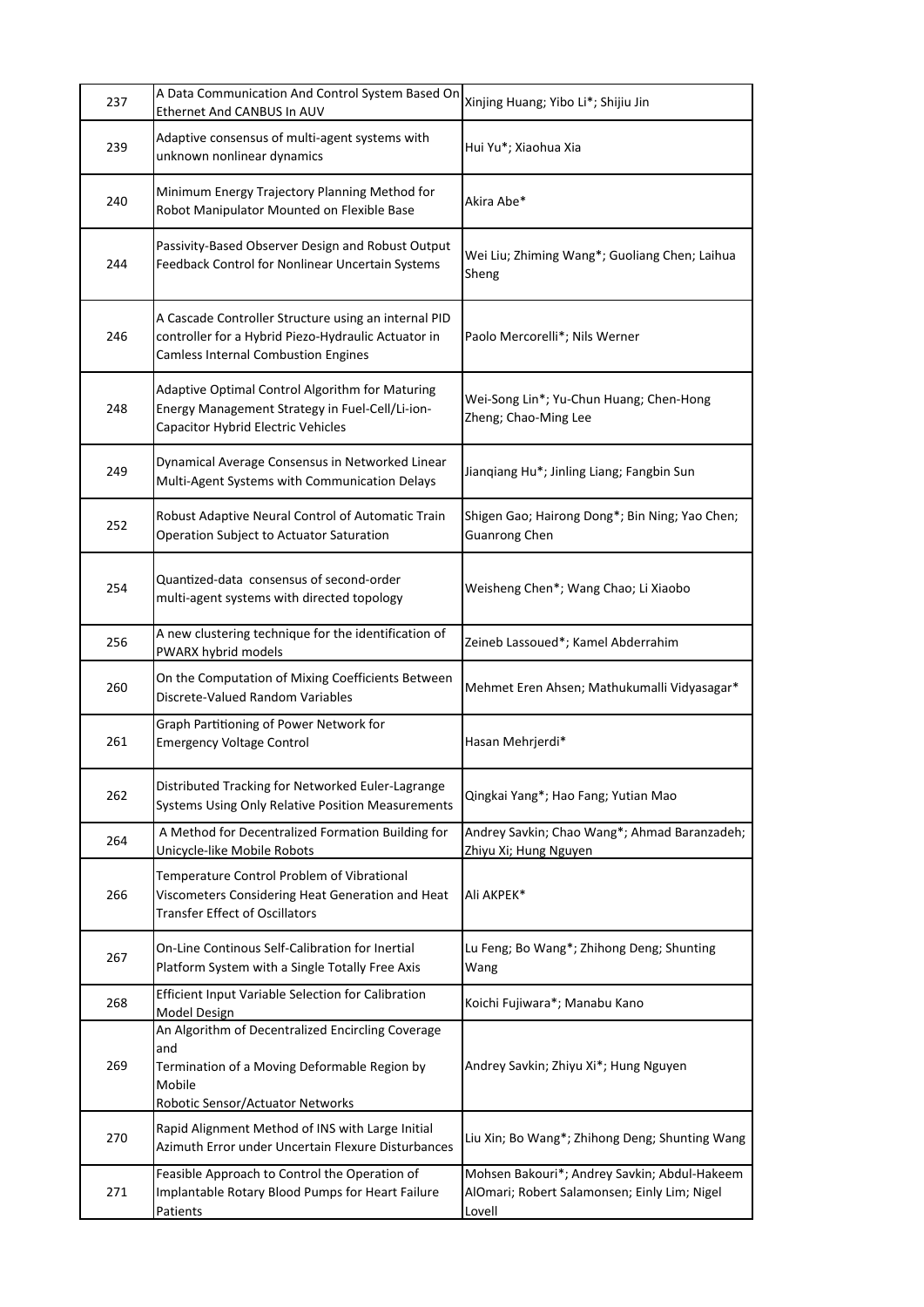| 272 | Model-based Fault Detection and Diagnosis<br><b>Optimization for Process Control Rig</b>                                                                     | Ribhan Zafira Abdul Rahman*; Rubiyah Yusof;<br>FATIMAH SHAM ISMAIL       |
|-----|--------------------------------------------------------------------------------------------------------------------------------------------------------------|--------------------------------------------------------------------------|
| 276 | Investigation of Interactions between Mechanical<br>and Electrical Components of a Motion Platform                                                           | Evrim Onur ARI*; Erol Kocaoglan                                          |
| 277 | A Note on Representation of Nonlinear Time-Varying<br>Delay-Differential<br>Equations as Time-Delay Feedback Systems                                         | Tatsuya Yamazaki; Tomomichi Hagiwara*                                    |
| 279 | Static LPV Feedforward Controller Synthesis for<br>Linear Parameter Varying Systems                                                                          | Yusuf ALTUN*; Kayhan GULEZ                                               |
| 280 | Hyperstability Analysis of Switched Systems Subject<br>to Integral Popovian Constraints                                                                      | M. De la Sen; Santiago Alonso-Quesada*; Asier<br>Ibeas                   |
| 283 | Bezier Approximation Based Inverse Dynamic<br>Guidance for Entry Glide Trajectory                                                                            | Tawfiqur Rahman*; Hao Zhou; Chen Wanchun                                 |
| 284 | Improvement on Adaptive Forward Prediction<br>Controller Using A Direct-Compensation Technique                                                               | Wei De Hxiao; Jia-Ying Tu*; Chih Ying Chen                               |
| 285 | Preliminary Feasibility Studies of Real-Time<br><b>Substructuring Control Strategies</b>                                                                     | Chih Ying Chen; Jia-Ying Tu*; You-Chuan Chen;<br>Wei De Hxiao            |
| 286 | Distributed Control of Angle-constrained Circular<br>Formations using Bearing-only Measurements                                                              | Shiyu Zhao; Feng Lin; K. M. Peng; Ben M. Chen*;<br>Tong Heng Lee         |
| 287 | An Weighted Error Controller for a Class of<br>Distributed Parameter Systems                                                                                 | NIRVANA POPESCU; DECEBAL POPESCU; MIRCEA<br>IVANESCU*                    |
| 288 | VB-AQKF-STF: A Novel Linear State Estimator for<br>Stochastic Quantized Measurements Systems                                                                 | Quanbo Ge*; chenglin wen; Xiangfeng Wang                                 |
| 289 | A New Distributed Localization Method for Sensor<br><b>Networks</b>                                                                                          | Yingfei Diao; Zhiyun Lin; Minyue Fu*; Huanshui<br>Zhang                  |
| 290 | Real-time Implementation of a Robust Hierarchical<br>Controller for a Laboratory Helicopter                                                                  | Hao Liu*; Geng Lu; Yisheng Zhong                                         |
| 291 | Calculation of the least \$\mathcal{L}_{1}\$ measure<br>for switched linear systems via similarity<br>transformation                                         | Meili Lin; Zhendong Sun*                                                 |
| 293 | Smart Pitch Control Strategy For Doubly Fed Wind<br>Generation System Using Adaptive Neural Networks                                                         | Syed Ahmed Raza*; Noureddine Harid                                       |
| 294 | Gradient Based Iterative Identification for Discrete<br>Time Delay Systems                                                                                   | Saida Bedoui*; Majda Ltaief; Kamel Abderrahim                            |
| 295 | A Frequency-based Method for Complete<br>Identification of Some Types of Wiener-type Plants<br>Based on Relay Feedback                                       | Željko Jurić*; Hamza<br>Šehović; Selma Hanjalić;<br>Branislava Peruničić |
| 296 | Second-order leader-following consensus of<br>multi-agent systems with nonlinear dynamics and<br>time delay<br>via periodically intermittent pinning control | Xiaoling Wang*; Bo Liu; Housheng Su; Xiaofan<br>Wang                     |
| 297 | Control The Photovoltaic Grid-Connected System<br>Using Fuzzy Logic and Backstepping Approach                                                                | Nguyen Gia Minh Thao*; Kenko Uchida                                      |
| 298 | Distributed Circumnavigation by Unicycles with Cyclic Ronghao Zheng; Zhiyun Lin*; Minyue Fu; Dong<br><b>Repelling Strategies</b>                             | Sun                                                                      |
| 299 | Backstepping Control of Polymerization reactor                                                                                                               | Amar Nath Samanta*                                                       |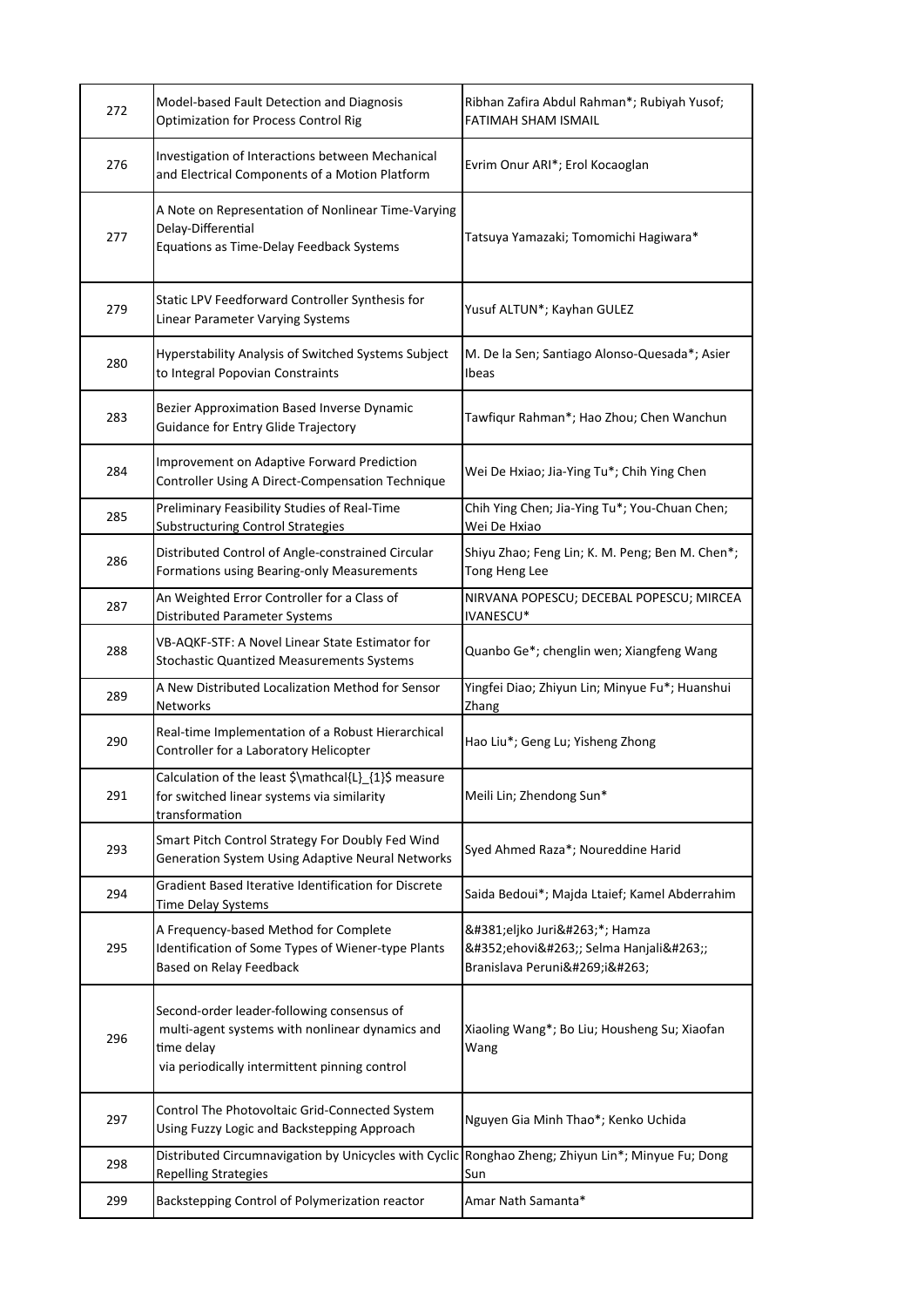| 300 | Hands Tracking with Self-occlusion Handling in<br>Cluttered Environment                                                                | Bor-jeng Chen; Cheng-Ming Huang; An-Sheng<br>Liu*; Ting-En Tseng; Li-Chen Fu |
|-----|----------------------------------------------------------------------------------------------------------------------------------------|------------------------------------------------------------------------------|
| 301 | Rendering of Unfalsified PID Gain Sets for Parameter<br>Space Control Design                                                           | Masami Saeki                                                                 |
| 302 | Development of Power Assist System with Motion<br><b>Estimation Using Model Predictive Control</b>                                     | Takahiko Mori*; Yuya Tanaka                                                  |
| 303 | A New Approach Based on Boundary Analysis of<br>Reconstructed Phase Space for Fault Diagnosis                                          | ilhan AYDIN*; Mehmet Karaköse; Erhan<br>AKIN                                 |
| 304 | A Model Predictive Control of Transparent Bilateral<br>Teleoperation Systems Under Uncertain<br>Communication Time-Delay               | Ghoushkhanehee Seyyed Vahid; Alireza Alfi*                                   |
| 305 | Adaptive Robust Fault-Tolerant Attitude Control of<br>Spacecraft with Finite-Time Convergence                                          | QIANG SHEN; Danwei Wang*; Senqiang Zhu; Eng<br>Kee Poh; Tianqi Liu           |
| 306 | Numerical Analysis of a Reparable Multi-State Device                                                                                   | Houbao XU*; Weiwei Hu                                                        |
| 307 | Necessary and Sufficient Condition of Consensus for<br>Affine Multi-Agent Cooperative Systems under Time-<br>Varying Directed Networks | Jidong Jin*; yufan zheng                                                     |
| 309 | Neural Network Based Terminal Iterative Learning<br>Control for Tracking Run-Varying Reference Point                                   | Tianqi Liu; Danwei Wang*; Ronghu Chi; QIANG<br><b>SHEN</b>                   |
| 316 | Input-Output Finite-Time Stability of Positive<br>Switched Linear Systems with State Delays                                            | Shipei Huang; Hamid Reza Karimi; Zhengrong<br>Xiang*                         |
| 317 | A Riesz Basis Approach to Exponential Stability in<br>Thermoelasticity of Type III                                                     | Jing Wang*; Jun-Min Wang                                                     |
| 319 | Non-fragile Fuzzy Control Design for Nonlinear Time-<br>Delay Systems                                                                  | Baharak Makki; Bahador Makki; Hamid Reza<br>Karimi*                          |
| 320 | Data-based Modeling of Vehicle Collision by LPV-<br>ARMAX Model Approach                                                               | Qiugang Lu; Witold Pawlus; Hamid Reza Karimi*;<br>Kjell Gunnar Robbersmyr    |
| 321 | Wavelet Network based Online Sequential Extreme<br>Learning Machine for Dynamic System Modeling                                        | Samsul Noor*; Dhiadeen Salih; Mohammad<br>Hamiruce Merhaban; Raja Kamil      |
| 322 | Duopolistic dynamics in markets with competitive<br>advertising and churn                                                              | Amit Bhaya*; Eugenius Kaszkurewicz                                           |
| 323 | Adaptive Control Using Multiple Parallel Dynamic<br><b>Neural Networks</b>                                                             | Chao Jia; Xiaoli LI*; Dexin Liu; Dawei Ding                                  |
| 325 | Finite-time consensus tracking of multiple coupled<br>harmonic oscillations via<br>bounded control                                     | Haibo Du*; Yigang He; Yingying Cheng                                         |
| 327 | Design of optimal disturbance cancellation<br>controllers for sinusoidal output disturbances via<br>loop transfer recovery             | Tadashi Ishihara*; Hai-Jiao Guo                                              |
| 328 | Computation of Parametric Convergence Bound and<br>Parametric Convergence Margin for Volterra series<br>Expansion                      | Zhenlong Xiao; Xingjian JIng*                                                |
| 332 | On Design of Multi-rate Sampled-Data Output<br><b>Feedback by Maximizing RSR</b>                                                       | Xia yu Li*; Hui liang Jin; Qing chang Zhong                                  |
| 333 | Modeling and Analysis of Stray Light Impact on<br>Coarse Sun Sensor                                                                    | Xiaopeng Liu*; Zhenyan Zhao; huan wang;<br><b>Yuanqing Xia</b>               |
| 334 | Self-Tuning Dynamic Matrix Control of Two-Axis<br><b>Autopilot For Small Aeroplanes</b>                                                | Drago Matko*; Tine Tomažič; Matija<br>Arh; Igor Škrjanc                      |
| 336 | The Construction method of GIS for Autonomous<br>Vehicles                                                                              | Meiling Wang*; Yong Yu; Mengyin Fu; Yi Yang;<br>Tong Liu                     |
| 337 | A Control Design Method For Complex Systems Using Sofiane Khadraoui*; Hazem Nounou; Mohamed<br>Frequency Domain Data                   | Nounou; Aniruddha Datta; Shankar Bhattacharyya                               |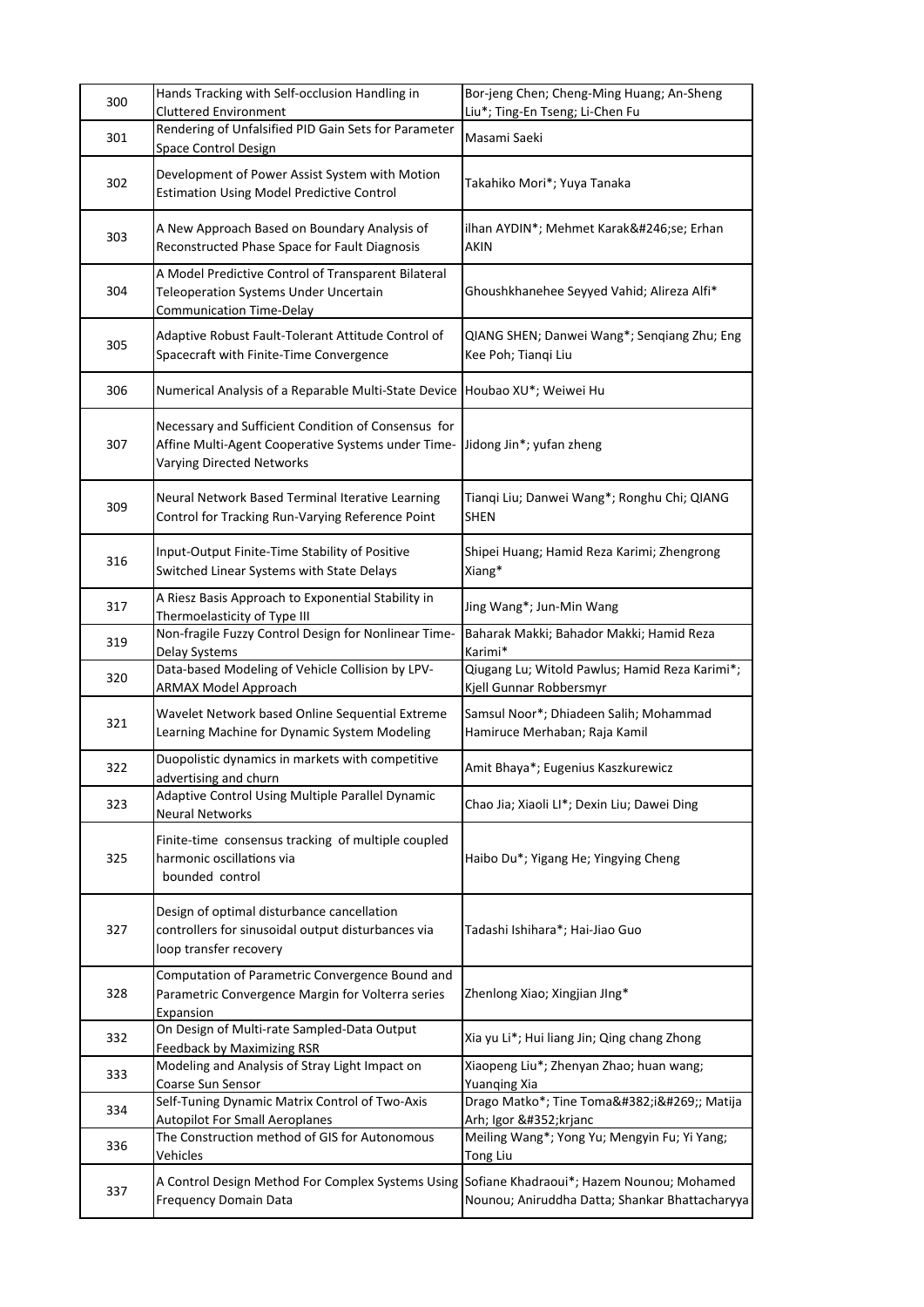| 338 | Distributed Adaptive Output Agreement in a Class of<br>Multi-Agent<br>Systems                                                                   | Veysel Gazi*                                                                               |
|-----|-------------------------------------------------------------------------------------------------------------------------------------------------|--------------------------------------------------------------------------------------------|
| 339 | Coordinated Adaptive Control for Formation Flying<br>Vehicles with a Time-Varying Orbital Velocity                                              | Yang-yang Chen*; Yuping Tian                                                               |
| 341 | Repetitive Control of an Articial Muscle Actuator                                                                                               | Mehmet Itik*                                                                               |
| 343 | H\$_\infty\$ Consensus Tracking in Sensor Networks<br>with Time-Varying<br><b>Sensing Period</b>                                                | Ya Zhang*; Yuping Tian                                                                     |
| 344 | Stabilization of Linear Discrete-time Periodic Systems<br>with Uncertain Period                                                                 | Jianbo Lu*; Dewei Li; Yugeng Xi                                                            |
| 345 | Pitch/Yaw Momentum Position Control of Roll<br>Momentum Biased Satellite System                                                                 | kyunghyun oh*; hae yeong gwon                                                              |
| 346 | Image Processing Based Defuzzification Method for<br>Type-2 Fuzzy Systems                                                                       | Mehmet Karaköse*; Semiha Makinist                                                          |
| 347 | A stability criterion for fractional-order systems with<br>\$alpha\$<br>√-order in frequency domain: The \$1 <alpha 2\$<br="" <="">case</alpha> | Zhe Gao; Xiao-zhong Liao*; Shan Bo; Hong Huang                                             |
| 348 | Locating WiFi Access Points in Indoor Environments<br>using Non-monotonic Signal Propagation Model                                              | Saeed Varzandian*; Hasan Zakeri; sadjaad ozgoli                                            |
| 350 | Control for Quadruped Robots in Trotting on<br><b>Horizontal and Slanted Surfaces</b>                                                           | Jeong Hoon Lee; Jong Hyeon Park*                                                           |
| 351 | Dominant Three Pole Placement in PID Control Loop<br>with Delay                                                                                 | Pavel Zitek*; Jaromir Fiser; Tomas Vyhlidal                                                |
| 352 | On the Stabilization of an Irrigation Channel with a<br>Cascade of 2 Pools: A linearized case                                                   | dongxia zhao*; Jun-Min Wang                                                                |
| 355 | A Hybrid PID and Direct Adaptive Neural Controller<br>for Active Control of Non-Linear Hysteretic Base-<br><b>Isolation building</b>            | Subasri Ramaiah*; Natarajan Annadasanpalayam<br>Mathiayan; Suresh Sundaram; Jianliang Wang |
| 356 | Multi-scale Predictive Modeling for Achromic Power<br>in a Lithopone Calcination Process Based on EMD                                           | Jing YAO*; Qiliang Du                                                                      |
| 358 | A Data-driven Methodology for Solving the Control<br><b>Strategy of Descriptor Systems</b>                                                      | Daqing Zhang*; Li Mengmeng                                                                 |
| 360 | Stability Analysis of Social Foraging Swarm with<br><b>General Nonlinear</b><br>Attraction and Repulsion Forces and Interaction<br>Time Delays  | Weiyun Pan; yufan zheng*                                                                   |
| 361 | Robust Stability Analysis of an Optical Parametric<br>Amplifier Quantum System                                                                  | lan Petersen*                                                                              |
| 367 | A Fault-Tolerant Control Scheme for a Hovering<br>Underwater Vehicle subject to Region Function<br>Formulation                                  | Zool Ismail*; Ahmad Athif Mohd Faudzi; Matthew<br>Dunnigan                                 |
| 368 | Constant Velocity Control of a Miniature Pantograph<br>with Image Based Trajectory Generation                                                   | Eray A. Baran*; Edin Golubovic; Tarik E. Kurt; Asif<br>Sabanovic                           |
| 369 | Adaptive Discrete-time Control with Dual Neural<br>Networks for HFV via Back-stepping                                                           | Jianxin Ren; Xingmei Zhao*; Bin Xu                                                         |
| 370 | An LMI Framework to Design Robust MPC for a class<br>of Nonlinear Uncertain Systems                                                             | Valiollah Ghaffari; Seyed Vahid Naghavi*; Ali<br>Akbar Safavi                              |
| 371 | Event-trigged Control for Discrete-time Multi-agent<br>Networks with Communication Delays                                                       | Lulu Li*; Daniel Ho; Yuanyuan Zou; Chi Huang;<br>Jianquan LU                               |
| 374 | An Algebraic Approach to Hierarchical LQR Synthesis<br>for Large-Scale Dynamical Systems                                                        | Daisuke Tsubakino*; Taiki Yoshioka; Shinji Hara                                            |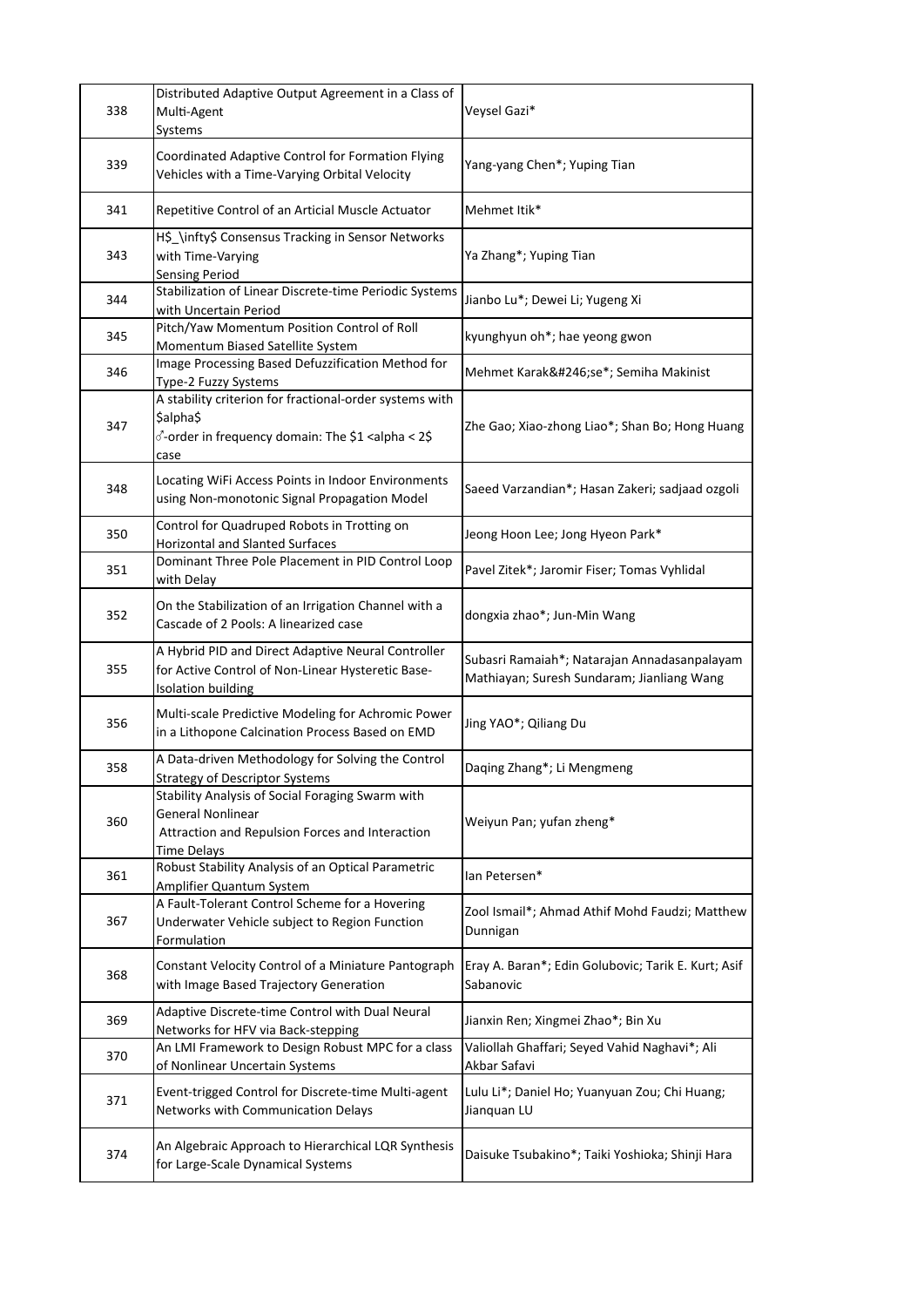| 376 | On Smith Predictor-Based Controller Design for<br>Systems with Integral Action and Time Delay                                      | Ugur Tasdelen*; Hitay Ozbay                                                               |
|-----|------------------------------------------------------------------------------------------------------------------------------------|-------------------------------------------------------------------------------------------|
| 378 | Consensus Control of A Class of Nonlinear Systems                                                                                  | Zhengtao Ding*                                                                            |
| 379 | Improved future model prediction and robust MPC<br>design for LPV systems with bounded rates of<br>parameter variations            | pengyuan zheng*; Dewei Li; Yugeng Xi                                                      |
| 381 | Passivity-based Finite-time Attitude Control Problem                                                                               | Shuochen Liu; Junyong sun; Zhiyong Geng*                                                  |
| 382 | Combating the Effects of Delay in Periodic-Review<br>Perishable Inventory Systems                                                  | Przemyslaw Ignaciuk*                                                                      |
| 383 | Nonlinear Inventory Control with Discrete Sliding<br>Modes in Systems with Multiple Delayed Supply<br>Options                      | Przemyslaw Ignaciuk*                                                                      |
| 384 | Virtual constraints for the underactuated walking<br>design: comparison of two approaches                                          | Milan Anderle*; Sergej Celikovsky; Haroldo Ibarra                                         |
| 388 | Stochastic Stability Conditions for A Class of<br>Neutral Markovian Jump Systems                                                   | Xinghua Liu*; Hongsheng Xi                                                                |
| 389 | LMI Based Model Order Reduction Considering the<br>Minimum Phase Characteristic of the System                                      | gholamreza khademi; haniyeh mohammadi;<br>Maryam Dehghani*                                |
| 390 | Backstepping Position Control of Two-Mass Systems<br>with Unknown Backlash                                                         | Mirhamed Mola*; Alireza Khayatian; Maryam<br>Dehghani                                     |
| 392 | A Guidance Strategy for Multi-player Pursuit and<br>Evasion Game in Maneuvering Target Interception                                | Ting-Kuo Wang*; Li-Chen Fu                                                                |
| 394 | Velocity Planning to Optimize Traction Losses in a<br>City-Bus Equipped<br>with Permanent Magnet Three-Phase Synchronous<br>Motors | Paolo Mercorelli*                                                                         |
| 395 | Quantized State Feedback Stabilization with Signal-to<br><b>Noise Ratio Constraints</b>                                            | Yu Feng*; Xiang Chen; Guoxiang Gu                                                         |
| 397 | Low-Oscillation Command Switch-Times for Relay-<br>Driven Cranes with Asymmetrical Acceleration and<br>Deceleration                | Kelvin Chen-Chih Peng*; William Singhose                                                  |
| 398 | A Super-Twisting Algorithm for Systems of Relative<br>Degree More Than One                                                         | Michael Basin*; Pablo Rodriguez-Ramirez                                                   |
| 399 | Cooperative Electricity Consumption Scheduling and<br>Pricing for Future Residential Smart Grid                                    | Guohua Jiang; Li Yu; Yuan Wu*; WenZhan Song                                               |
| 408 | Mean-Square Filtering Problem for Stochastic<br>Polynomial Systems with Gaussian and Poisson<br><b>Noises</b>                      | Michael Basin*; Pablo Rodriguez-Ramirez                                                   |
| 409 | Extremely Short-term Wind Speed Prediction Based<br>on RSCMAC                                                                      | Ching-Tsan Chiang*                                                                        |
| 410 | Multivariable PID Controllers for Dynamic Process                                                                                  | Norhaliza Abdul Wahab*; Mashitah Che Razali;<br>Mohd Fuaad Rahmat; Sharatul Izah Samsudin |
| 413 | Control Strategies for Removing Nitrogen<br>Compounds in Wastewater Treatment Plants                                               | Henry Rafael Concepcion; Darko Vrecko; Montse<br>Meneses*; Ramon Vilanova                 |
| 415 | A Sensory Data Tracking Approach to Bipedal Gait<br><b>Compensation Control on Slope Surfaces</b>                                  | Chiao-Min Wu; Kai-Tai Song*                                                               |
| 417 | FRIT and RLS-Based Online Controller Tuning and Its<br><b>Experimental Validation</b>                                              | Yuji Wakasa*; Ryo Azakami; Kanya Tanaka; Shota<br>Nakashima                               |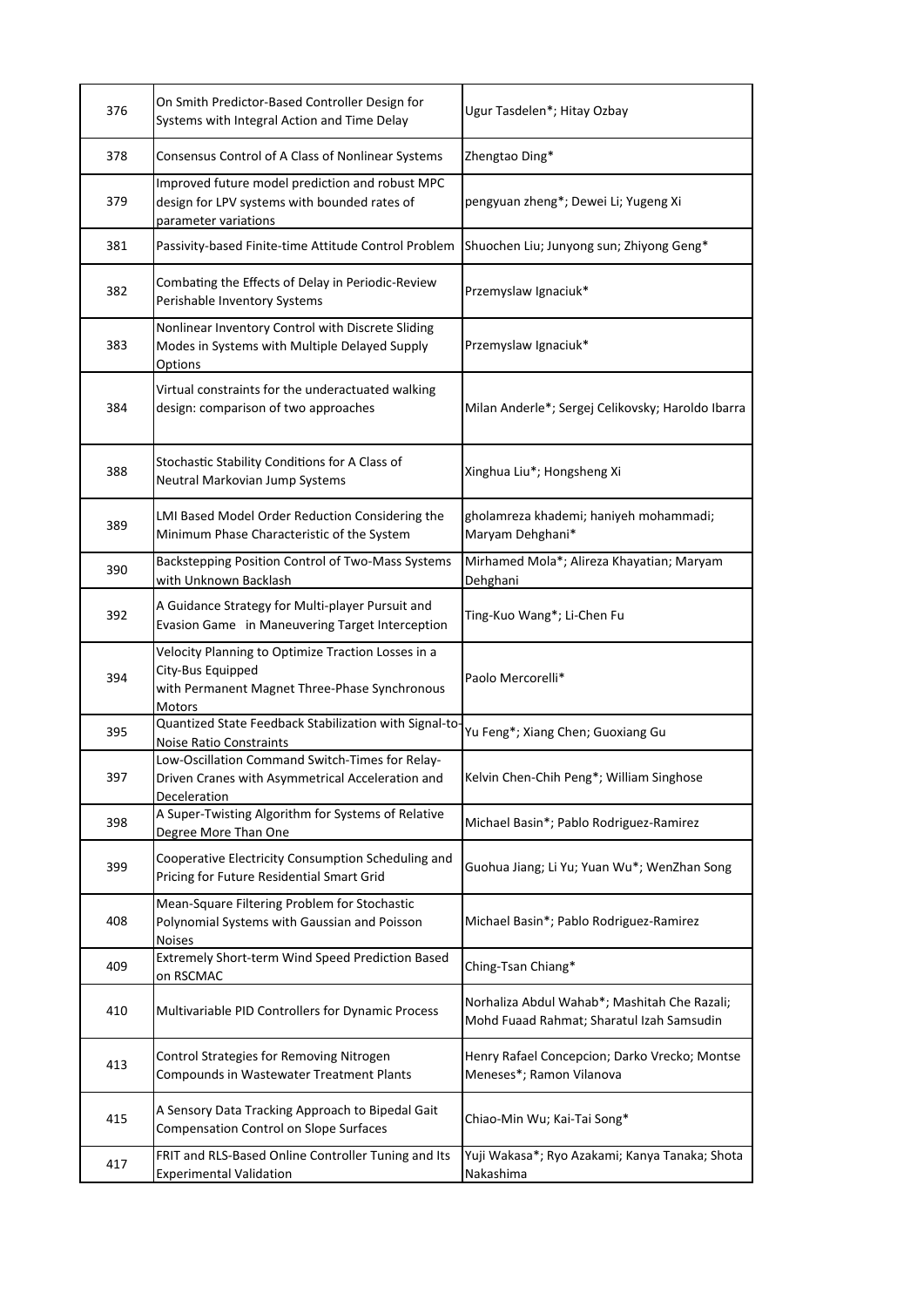| 418 | Using Bearing-sensitive Infrared Sensor Arrays in<br>Motion Localization for Human-following Robots                                                                 | Yuebin Yang; Guodong Feng; Shaoxian Wang;<br>Xuemei Guo; Guoli Wang* |
|-----|---------------------------------------------------------------------------------------------------------------------------------------------------------------------|----------------------------------------------------------------------|
| 419 | Control of Omini-Directional Mobile Vehicle for<br>Obstacle Avoidance Using Potential Function Method                                                               | Giang Hoang; Hak Kyeong Kim; Sang Bong Kim*                          |
| 420 | Oscillation Suppressing for an Energy Efficient Bridge<br><b>Crane Using Input Shaping</b>                                                                          | Youmin Hu*; Joshua Vaughan; William Singhose                         |
| 421 | A New Sparse Reconstruction Algorithm for Device-<br>free Localization with Sensor Network                                                                          | Zhiyong Yang; Kaide Huang; Guoli Wang*                               |
| 423 | Consensus Conditions of Continuous-Time Multi-<br><b>Agent Systems</b><br>With Relative-State-Dependent Measurement Noises<br>and Matrix-Valued Intensity Functions | Tao Li*; Fuke Wu; Ji-Feng Zhang                                      |
| 425 | Sliding-mode Observer Design for Sensorless Vector<br>Control of AC Induction Motor                                                                                 | PHUC THINH DOAN; Thanh Luan Bui; Hak Kyeong<br>Kim; Sang Bong Kim*   |
| 426 | Experimental Testing of Liquid Slosh Suppression<br>in a Suspended Container with Compound<br>Pendulum Dynamics                                                     | Ali AlSaibie; William Singhose*                                      |
| 427 | Fuzzy Sampled Controller Design for Consensus of<br>Multiagent<br><b>Networks with Varying Connections</b>                                                          | Wenjun Xiong*; Wenwu Yu; Jinhu Lu; Xinghuo Yu                        |
| 428 | Development Laser Sensor Based AGV for Trajectory<br><b>Tracking</b>                                                                                                | Thanh Luan Bui; PHUC THINH DOAN; Hak Kyeong<br>Kim; Sang Bong Kim*   |
| 430 | A Lyapunov Method Based Multiple-Model Adaptive<br>Actuator Failure Compensation Scheme for Control<br>of Near-Space Vehicles                                       | Chang Tan; Gang Tao*; xuelian yao; Bin Jiang                         |
| 431 | Consensus Control of Switching Directed Networks<br>with General Linear Node Dynamics                                                                               | Guanghui Wen; Wenwu Yu*; Jinde Cao; Guoqiang<br>Hu; Guanrong Chen    |
| 432 | Robust Adaptive Attitude Synchronization of Rigid<br>Body Networks with Unknown Inertias                                                                            | Iman Fadakar*; Baris Fidan; Jan Huissoon                             |
| 433 | Control of Omni-directional Gaits for Six Legged<br>Robot                                                                                                           | Woo-Young Jeong; Bong-Huan Jun; Hak Kyeong<br>Kim; Sang Bong Kim*    |
| 434 | A Method for Performance Improvement of PID<br>Control by Dual-Input Describing Function (DIDF)<br>method                                                           | YeonWook Choe*                                                       |
| 435 | On sampled-data extremum seeking control via<br>stochastic approximation methods                                                                                    | Sei Zhen Khong*; Ying Tan; Dragan Nesic; Chris<br>Manzie             |
| 436 | Double Resonant Controller for Fast Atomic Force<br>Microscopy                                                                                                      | Sajal Das*; Hemanshu Pota; Ian Petersen                              |
| 437 | Cooperative Area Reconnaissance for Multi-UAV in<br>Dynamic Environment                                                                                             | Jie Chen; Wenzhong Zha*; Zhihong Peng; Jian<br>Zhang                 |
| 439 | Velocity Estimation and Control of 3-DOF Helicopter<br>based on Optical Flow                                                                                        | Lianhua Zhang*; Hao Liu; zongying shi; Yisheng<br>Zhong              |
| 440 | Learning and Information for Dual Control                                                                                                                           | Tansu Alpcan*; Iman Shames; Michael Cantoni;<br>Girish Nair          |
| 441 | Satellite Map based Quantitative Analysis for 3D<br>World Modeling of Urban Environment                                                                             | Hyun Chul Roh*; Taek Jun Oh; Yungeun Choe;<br>Myung Jin Chung        |
| 444 | New Input-Output Pairing Based on Eigenvalue<br><b>Contribution Measures</b>                                                                                        | Seyedadel AhmadiTabatabaei*; Mohammad<br>Aldeen                      |
| 445 | Depth and normal vector identification of an<br>unknown slope from a UAV<br>using a single camera                                                                   | ZHICHAO LIU; Jianliang Wang*; Eng Kee Poh;<br>Suresh Sundaram        |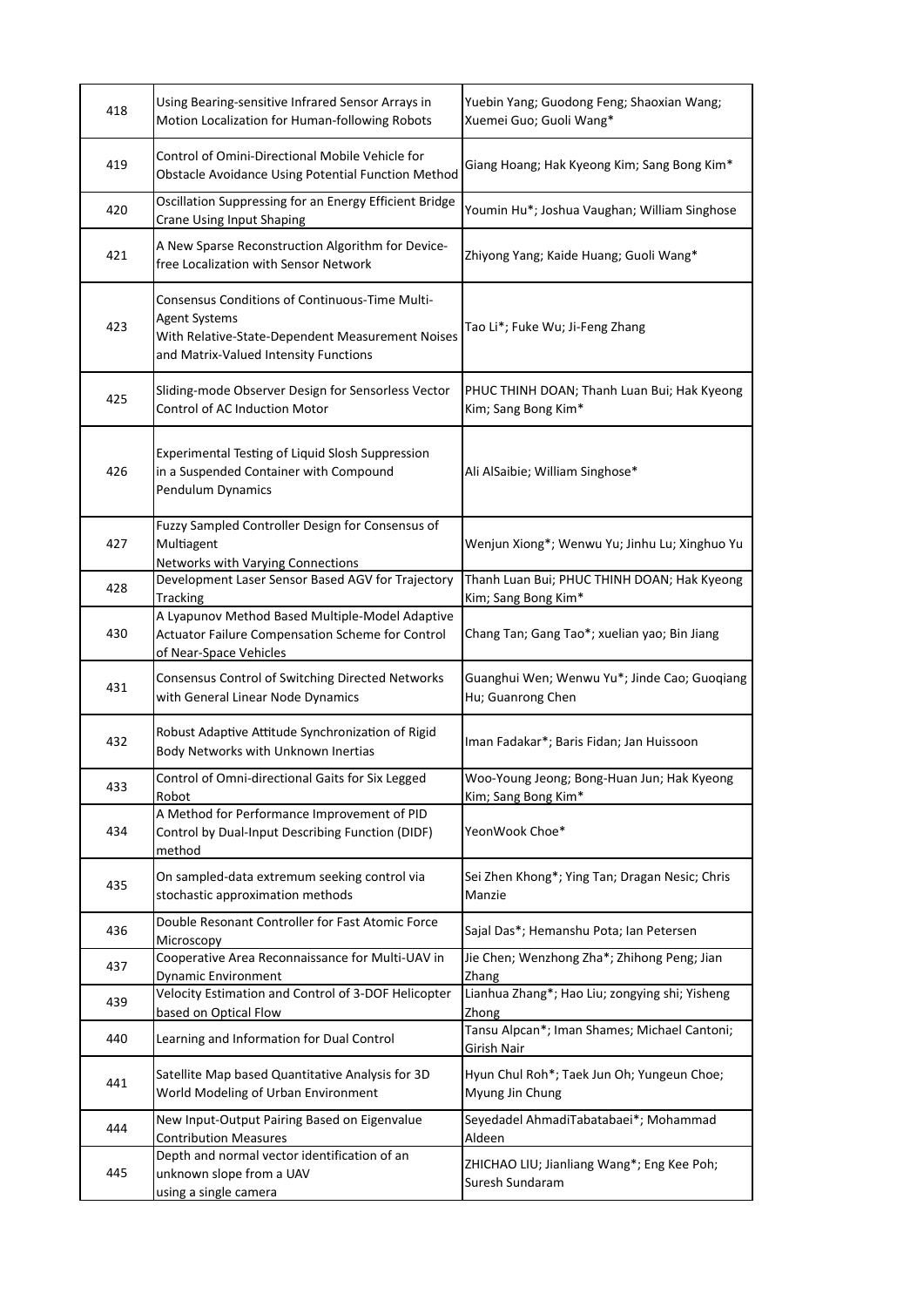| 446 | Malicious data injection attack against power system<br>state estimation based on orthogonal matching<br>pursuit                    | Chao Zhang; Aimin Zhang*; Hang Zhang; Zhigang<br>Ren; Yingsan Geng                                 |
|-----|-------------------------------------------------------------------------------------------------------------------------------------|----------------------------------------------------------------------------------------------------|
| 448 | Neural "C Adaptive Control for<br>Electro Hydraulic Servo System                                                                    | zohreh alzahra Sanai Dashti*; milad gholami;<br>Mahdi` Aliyari Shoorehdeli; Mohammad<br>Teshnehlab |
| 450 | Model Predictive Controller Performance Monitoring<br>Based on Impulse Response Identification                                      | Zhong Zhao*; Feng Song; Hailiang Yang                                                              |
| 451 | A Combined Backstepping and Wavelet Neural<br>Network Control Approach for Mechanical System                                        | Chiung-Chou Liao*; Chiu-Hsiung Chen; Ya-Fu Peng                                                    |
| 452 | Observer-Based Fuzzy Control Design for Discrete-<br>Time T-S Fuzzy Bilinear Stochastic Systems with<br>infinite-distributed delays | jiangrong LI*                                                                                      |
| 453 | Adaptive Control of a Three-Agent Surveillance<br>Swarm with Constant Velocity Constraint                                           | Samet Guler; Nasrettin Koksal; Baris Fidan*                                                        |
| 455 | On Networked Non-cooperative Games -- A Semi-<br>tensor Product Approach                                                            | Daizhan Cheng; Fenghua He*; Tingting Xu                                                            |
| 458 | Stability Analysis of Symmetrical Two-Route Traffic<br>Flow with Feedback Information Delay                                         | Yuki Iguchi*; Kazuma Sekiguchi; Mitsuji Sampei                                                     |
| 459 | Faults Diagnosis of Induction Machine by<br>Using Feed-forward ANNs and GAs                                                         | <b>MOURAD HASNI*</b>                                                                               |
| 461 | Robust Adaptive Control of Nonlinear Systems with<br>Unknown State Delay                                                            | Alper Bayrak; Enver Tatlicioglu*; Baris Bidikli;<br>Erkan Zergeroglu                               |
| 462 | Optimization Based Algorithm for Correction of<br>Systematic Odometry Errors of Mobile Robot                                        | Aida Mrzić; Senka Krivić; Jasmin<br>Velagić*; Nedim Osmić                                          |
| 464 | Robust Unscented Kalman Filter via I1 Regression and Yasuaki Kaneda*; Yasuharu Irizuki; MASAKI<br>Design Method of Its Parameters   | YAMAKITA                                                                                           |
| 466 | A Discrete-Event Traffic Simulation Model for<br>Multilane-Multiple Intersection                                                    | Azura Che Soh*; Rubiyah Yusof; Mohammad<br>Hamiruce Merhaban                                       |
| 467 | A Bias-Compensated Affine Projection Algorithm for<br>Noisy Input Data                                                              | Sang Mok Jung; Poogyeon Park*                                                                      |
| 468 | LPV Controller Design with Multiple Parameters for<br>the Nonlinear RTAC System                                                     | Nam Kyu Kwon; Bum Yong Park; Poogyeon Park*                                                        |
| 469 | Pricing-based Resource Allocation With Security<br>Requirements for OFDM Networks in Real-Time<br><b>Electricity Market</b>         | Yue Zhang; Bo Yang*; Cailian Chen; Xinping Guan                                                    |
| 470 | Online ANFIS Controller Based on RBF Identification<br>and PSO                                                                      | Moltajaei Farid ali*; S. Masoud Barakati; Seifipour<br>Navid                                       |
| 472 | A New Method of Direct Data-driven Predictive<br><b>Controller Design</b>                                                           | Hua Yang*; Shaoyuan Li                                                                             |
| 474 | Moving Base Disturbance Suppression Method of<br>Rotary INS Based on Rotation Angular Rate                                          | Yuan Zhou; Zhihong Deng*; Bo Wang; Mengyin<br>Fu; Shunting Wang                                    |
| 475 | Fuzzy-Neural-Network Control for Robot Manipulator<br>Via Sliding-Mode Design                                                       | Rong-Jong Wai*; Rajkumar Muthusamy                                                                 |
| 479 | Traffic Scenes Invariant Vehicle Detection                                                                                          | Yan Liu*; xiaoqing Lu; jianbo xu                                                                   |
| 480 | Wide Area Equipment Protection System based on<br>Substation Panoramic Information                                                  | Jungang Li; Aimin Zhang*; Hang Zhang; Chao<br>Zhang; jingjing huang; Zhang Lei; Yingsan Geng       |
| 481 | Bearing Angle Measurement Based Cooperative<br>Pursuit-Evasion Game in Non-convex Environments                                      | Di Guo; Gangfeng Yan; Zhiyun Lin*                                                                  |
| 482 | Study on the pressure feedforward control of electro<br>hydraulic load system                                                       | biao zhang*; Yanliang Dong                                                                         |
| 483 | Control Algorithm of a Smart Grid Device for Optimal<br>Radial Feeder Load Reconfiguration                                          | Dan Valentin Nicolae*                                                                              |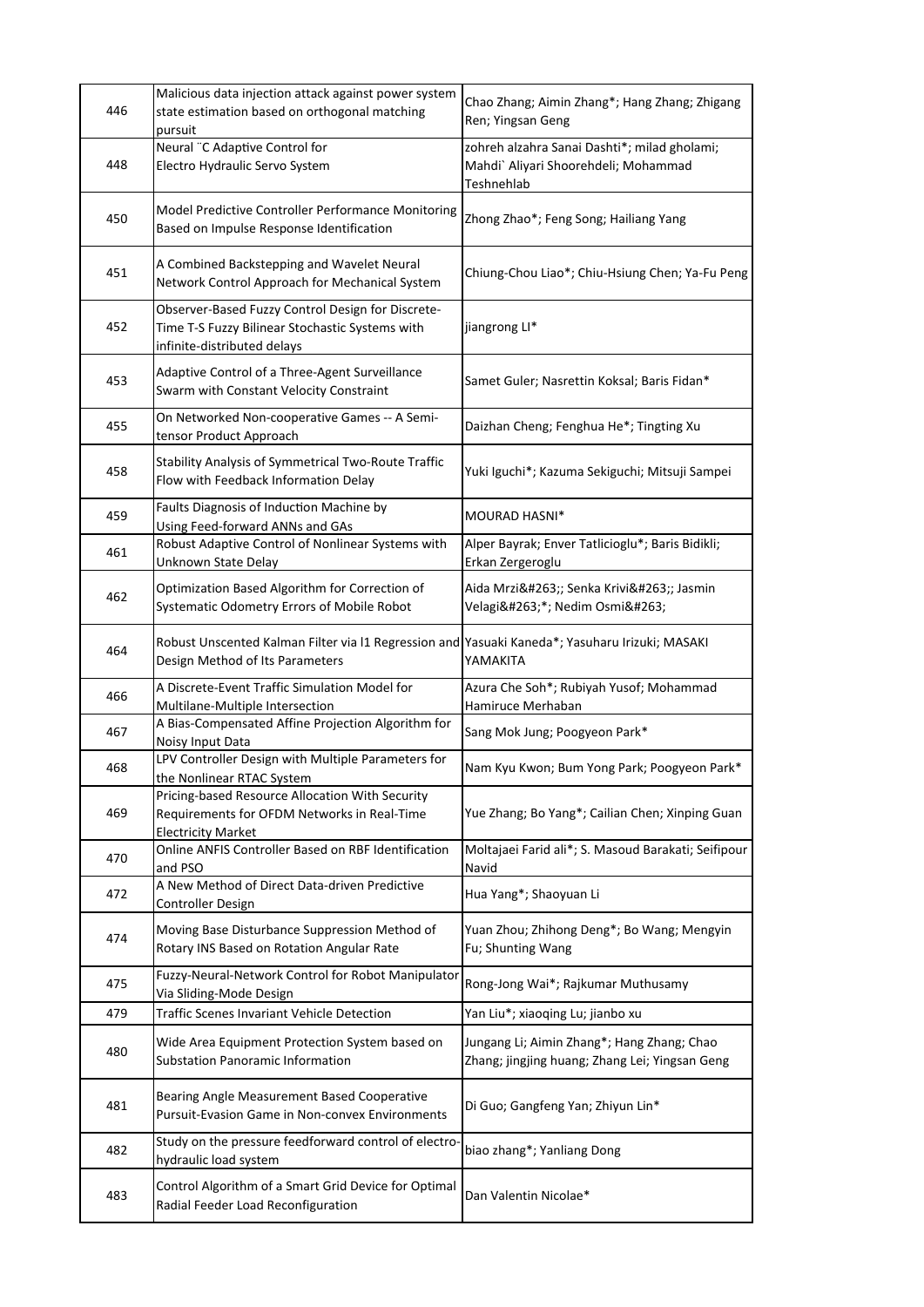| 485 | Takagi-Sugeno Fuzzy Observer and Extended-Kalman<br>Filter for Adaptive Payload Estimation                                                             | Selami Beyhan*; Zsofia Lendek; Musa Alci; Robert<br><b>Babuska</b>                     |
|-----|--------------------------------------------------------------------------------------------------------------------------------------------------------|----------------------------------------------------------------------------------------|
| 487 | Model-free and model-based time-optimal control of<br>a badminton robot                                                                                | Melody Liu; Bruno Depraetere*; Greg Pinte; Ivo<br>Grondman; Robert Babuska             |
| 491 | A New Approach to Map Joining for Depth-<br><b>Augmented Visual SLAM</b>                                                                               | Chien-Hung Liu; Kai-Tai Song*                                                          |
| 493 | Development of power add on drive wheelchair and<br>its evaluation                                                                                     | Yoon Heo; Eung Pyo Hong*                                                               |
| 494 | Implementation of a fractional PD controller tuned<br>by genetic algorithm for a Sterward platform                                                     | Yu Zhong*; Abhishek Dutta; Cosmin Copot; Clara<br>Mihaela Ionescu; Robin De Keyser     |
| 497 | A Pseudospectral Approach to Ascent Trajectory<br><b>Optimization for Hypersonic Air-Breathing Vehicles</b>                                            | Wei Shi*; Zhongliang Jing; Yongsheng Yang; Hui<br>Ge                                   |
| 498 | Modeling Overtaking Behavior in Virtual Reality<br><b>Traffic Simulation System</b>                                                                    | YUE YU*; Abdelkader EL KAMEL; Guanghong<br>GONG                                        |
| 499 | Robust LQ Control with Adaptive Law for MIMO<br>descriptor system                                                                                      | Yusuke Watanabe; Naruya Katsurayama; Isao<br>TAKAMI; Gan CHEN*                         |
| 501 | Finite Time Stability Control Based on Higher-Order<br>Sliding Mode for TORA System                                                                    | Jie YANG*; Qinglin WANG; Yuan Li                                                       |
| 503 | Singularity-Free Adaptive Control for Uncertain<br><b>Omnidirectional Mobile Robots</b>                                                                | Jeng-Tze Huang*; Tran Van Hung                                                         |
| 504 | Full and Partial Parametrizations of Stabilizing<br>Controllers<br>with Two-Stage Compensator Designs                                                  | Kazuyoshi MORI*                                                                        |
| 506 | Connectivity Control on Lie Groups                                                                                                                     | Aykut Satici*; Mark Spong                                                              |
| 507 | Performance Analysis of MPC Based on Structures<br>Subject to No-Model Input/Output Combinations                                                       | Leandro Massaro*; Alain Potts; Claudio Garcia                                          |
| 508 | <b>Energy Consumption Optimization for Mobile Robots</b><br>in Three-dimension Motion Using Predictive Control                                         | Mostafa Yacoub*; Dan Necsulescu; Jerzy Sasiadek                                        |
| 509 | The Parameterization of All Stabilizing Two-Degree-of<br>Freedom Simple Multi-Period Repetitive Controllers<br>with Specified Frequency Characteristic | Tatsuya Sakanushi; Yun Zhao; Jie Hu; Satoshi<br>Tohnai; Kou Yamada*                    |
| 510 | Lateral Control of UAVs: trajectory tracking via Higher Ussama Ali*; Muhammad Zamurad Shah; Raza<br><b>Order Sliding Modes</b>                         | Samar; Aamer Iqbal Bhatti                                                              |
| 511 | Communication Disturbance Observer Approach to<br>Control of Integral Plant with Time Delay                                                            | Mumin Tolga Emirler; Bilin Aksun Guvenc*; Levent<br>Guvenc                             |
| 512 | FA System Integration using Robotic Intelligent<br>componets                                                                                           | Young-Ho Choi*; Jung-Woo Lee; Sung-Jo Yun; Jin-<br>ho Suh; Sung-Ho Hong; Jong-Deuk Lee |
| 513 | Micro Position Control of a Designed 3-PRR<br><b>Compliant Mechanism Using Experimental Models</b>                                                     | Merve Acer*; Asif Sabanovic                                                            |
| 514 | The Study on Tracking Algorithm for the Underwater<br>Target<br>: Applying to Noise Limited Bi-Static Sonar Model                                      | hyun seung son; Jin Bae Park*; Young Hoon Joo                                          |
| 517 | Sliding Mode Based Direct Torque Control of Three-<br>Level Inverter Fed Induction Motor Using Switching<br>Vector Table                               | Tanvir Ahammad*; Abdul Rahiman Beig; Khalifa<br>Hasan Al Hosani                        |
| 518 | Rejection of sinusoidal disturbances with time<br>varying frequency for discrete multivariable systems:<br>adaptive control with Q-parametrization     | Khadija Dehri*                                                                         |
| 519 | A Robust Dynamic Inversion Technique for<br>Asymptotic Tracking Control of an Aircraft                                                                 | Ilker Tanyer; Enver Tatlicioglu*; Erkan Zergeroglu                                     |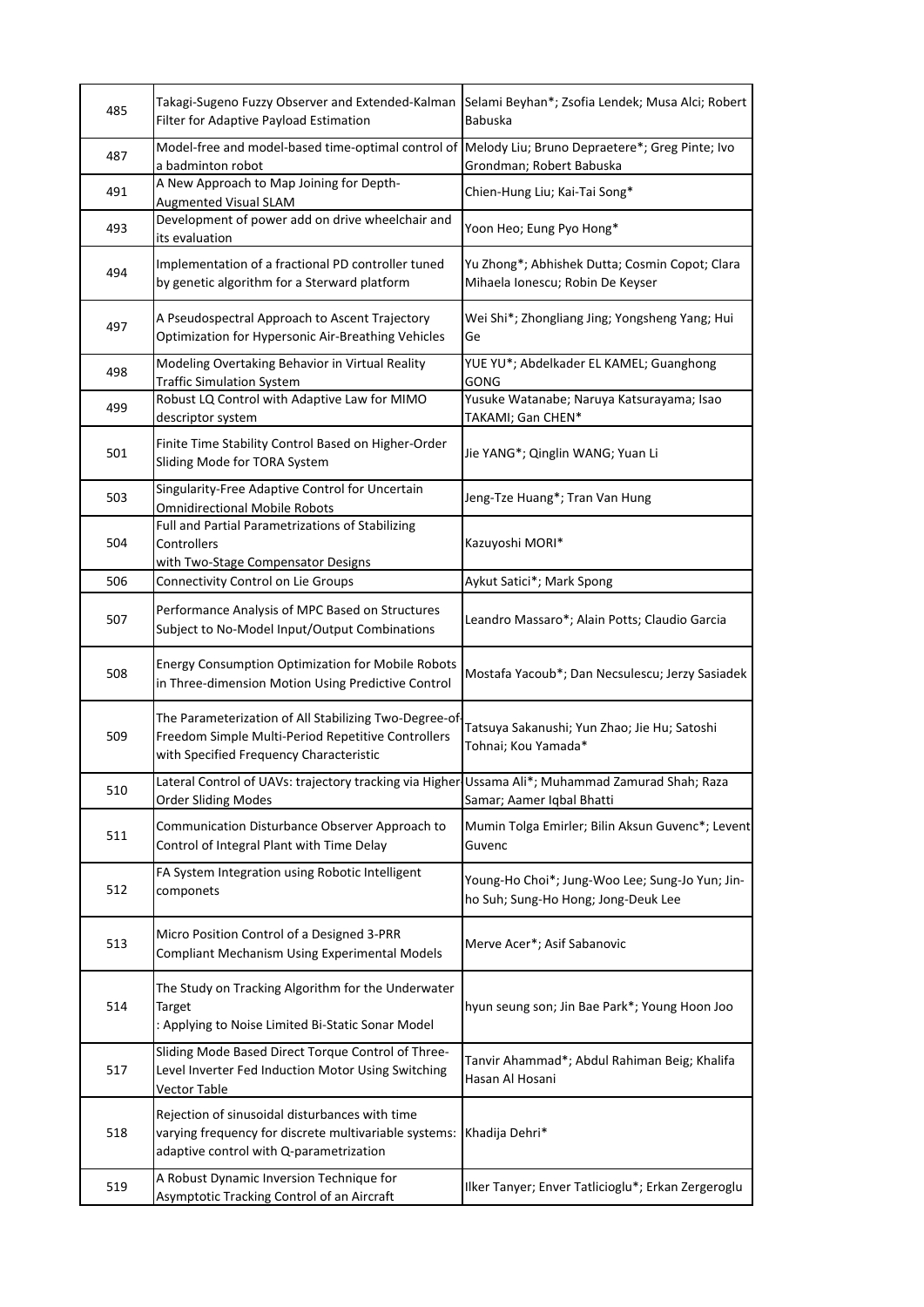| 522 | A Simulation Study of GPS/INS Integration for Use in<br>ACC/CACC and HAD                                                                 | Ilker Altay*; Bilin Aksun Guvenc; Levent Guvenc                             |
|-----|------------------------------------------------------------------------------------------------------------------------------------------|-----------------------------------------------------------------------------|
| 526 | H infinity loop shaping for positioning control system<br>with nonlinear friction                                                        | Yuki Sugiyama; Naito Masakazu; Isao TAKAMI;<br>Gan CHEN*                    |
| 527 | Synthesis Method of Gene Regulatory Networks<br>Having Desired Expression-Pattern Transition<br>Sequences                                | Yoshihiro Mori*; Yasuaki Kuroe                                              |
| 528 | Cooperative Coverage of Mobile Robots with<br>Distributed Estimation and Control of Connectivity                                         | Xiaoli Li*; Shuguang Zhao; Haiqin Xu                                        |
| 531 | Image Classification with Bag-of-Words Model Based<br>on Improved SIFT Algorithm                                                         | Huilin Gao*                                                                 |
| 532 | Unscented Kalman Filter for an orientation module of Jaroslaw Goslinski*; Stanislaw Gardecki; Wojciech<br>a quadrotor mathematical model | Giernacki                                                                   |
| 533 | High Precision Control of a Walking Piezoelectric<br>Motor in Bending Mode                                                               | Zhenishbek Zhakypov*; Edin Golubovic; Asif<br>Sabanovic                     |
| 535 | On Initial Alignment Methods for Manned Lunar<br>Ascent Module                                                                           | Qingzhe Wang; ping wang; Linli Guo; Zhihong<br>Deng*                        |
| 536 | A step forward to pinning control of complex<br>networks: finding an optimal vertex to control                                           | Wenwu Yu*; Jinhu Lu; Xinghuo Yu; Guanrong<br>Chen                           |
| 537 | Research on the Detection and Control Algorithm of<br>Magnetic Navigation Based Wheeled Mobile Robot                                     | Guan Sun*; Dan Feng; youtong zhang; Dongdong<br>Weng                        |
| 538 | Energy Consumption Scheduling in Smart Grid:<br>A Non-Cooperative Game Approach                                                          | Kai Ma*; Guoqiang Hu; Costas Spanos                                         |
| 540 | Application of Intelligent Systems and DSP to Landing<br>Controller Design                                                               | Jih-Gau Juang*                                                              |
| 541 | Adaptive TSKCMAC-Identification-Based Intelligent<br>Backstepping Control for Nonlinear Chaotic Systems                                  | Ya-Fu Peng*; Chih-Hui Chiu                                                  |
| 543 | Time Delay Sensitivity Analysis in a Wireless Network<br>Control System Using LMI Approach                                               | Mohammad Mahdi Delbari*; Mohammad Taghi<br>Hamidi Beheshti; Amin Ramezani   |
| 544 | Stabilizing Multiple Sliding Surface Control of Quad-<br>rotor Rotorcraft                                                                | Nikola Shakev; Andon Topalov*; Kostadin Shiev;<br>Okyay Kaynak              |
| 546 | Parameter Identification of Bacterial Growth<br>Bioprocesses using Particle Swarm Optimization                                           | Sendrescu Dorin*; Monica Roman                                              |
| 547 | Data loss and delay distribution of wireless sensor<br>networks                                                                          | Tian Zheng*; Abdelkader EL KAMEL; Shaoping<br>Wang                          |
| 548 | Improving Quadrotor Three Axes Stabilization Results<br>Using Empirical Results and System Identification                                | Ovunc Elbir; Batmaz Anil Ufuk; Cosku Kasnakoglu*                            |
| 551 | Sliding Mode Online Learning Algorithm for Type-2<br><b>Fuzzy CMAC Networks</b>                                                          | Sevil Ahmed; Kostadin Shiev; Andon Topalov*;<br>Nikola Shakev; Okyay Kaynak |
| 552 | Type-2 Fuzzy Based Quadrotor Control Approach                                                                                            | Ismail Ilhan*; Mehmet Karaköse                                              |
| 554 | Design and application of gain-scheduling control for<br>a Hover:<br>parametric H loop shaping approach                                  | Renan Pereira*                                                              |
| 555 | Time-Varying Formation control for Nonholonomic<br>Wheeled Mobile Robots via Synchronization                                             | Ibrahim Sanhoury*; Shamsudin Amin; Abdul<br>Rashid Husain                   |
| 556 | Feasible Distributed MPC Scheme for Network<br>Systems Based on an Inexact Dual Gradient Method                                          | Ion Necoara*; Andrei Valentin Nedelcu; Dragos<br>Nicolae Clipici            |
| 557 | GA-based Sliding Mode Controller for Yaw Stability<br>Improvement                                                                        | Norhazimi Hamzah*; Yahaya Sam; Hazlina<br>Selamat                           |
| 559 | Hinf controller design for the synchronization of a<br>hyper-chaotic system                                                              | Bo Wang; Hamid Reza Karimi*; Peng Shi                                       |
|     |                                                                                                                                          |                                                                             |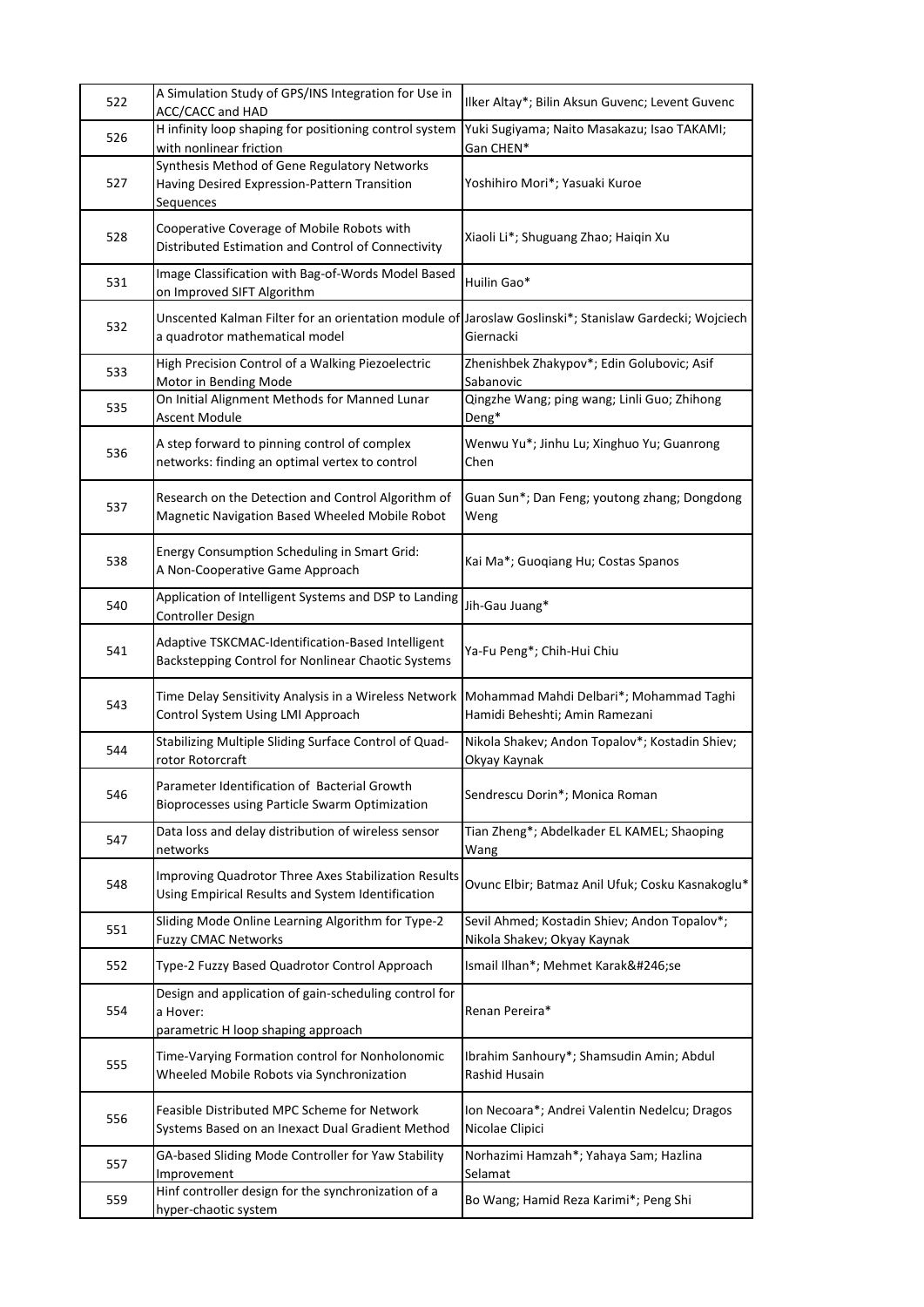| 560 | Chaos synchronization for a class of chaotic systems<br>via Hinf control technique                                                          | Peng Shi; Hamid Reza Karimi*; Bo Wang                                                                                      |
|-----|---------------------------------------------------------------------------------------------------------------------------------------------|----------------------------------------------------------------------------------------------------------------------------|
| 566 | Model-free learning of wire winding control                                                                                                 | Abdel Rodriguez; Peter Vrancx*; Ann Nowe; Erik<br>Hostens                                                                  |
| 567 | Adaptive kernel principal component analysis for<br>nonlinear dynamic process monitoring                                                    | Mohamed-Faouzi Harkat*; Chouaib Chakour;<br>messaoud Djeghaba                                                              |
| 569 | A Mechanism for Surgical Tool Manipulation                                                                                                  | Basem Yousef*; Farah Aiash                                                                                                 |
| 571 | RBF Neural Network Controller based on OLSSVR                                                                                               | Kemal UCAK*; Gulay Oke                                                                                                     |
| 572 | State Estimation in Discrete-Time Nonlinear<br>Stochastic Systems Subject to Random Data Loss                                               | S.M. Mahdi Alavi; Mehrdad Saif*; Bahram Shafai                                                                             |
| 573 | Performance limitations in the control of LTI plants<br>over fading channels                                                                | Alejandro Maass*; Eduardo Silva                                                                                            |
| 576 | Central Energy-to-Peak Filter Design for Linear<br>Systems                                                                                  | Michael Basin*; Manuel Serna                                                                                               |
| 578 | Robot Aided Passive Rehabilitation using Nonlinear<br><b>Control Techniques</b>                                                             | Mohammad Habibur Rahman*; Philippe<br>Archambault; Maarouf Saad                                                            |
| 580 | System Identification and Robust Controller Design<br>for the Autopilot of an Unmanned Helicopter                                           | Ahmad Safaee*                                                                                                              |
| 582 | Control of the relative movement of hydraulically<br>driven linear<br>moving parts.                                                         | Jarissa Maselyne*; Robin De Keyser                                                                                         |
| 584 | Further results on stabilization over additive white<br>noise channels subject SNR constraints                                              | Francisco Vargas*; Eduardo Silva; Jie Chen                                                                                 |
| 585 | Modeling and Control of an Electric Drive System<br>with Continuously Variable Reference, Moment of<br>Inertia and Load Disturbance         | Alexandra-Iulia Stinean; Stefan Preitl; Radu-Emil<br>Precup*; Emil M. Petriu; Claudia-Adina Dragos;<br>Mircea-Bogdan Radac |
| 586 | Localization of an Autonomous Underwater Vehicle<br>Using a Decentralized Fusion Architecture                                               | Moslem Karimi; Mohammad Bozorg*; Alireza<br>Khayatian                                                                      |
| 588 | Open-Loop Nash Equilibrium Problem in Polynomial<br>Stochastic Differential Games with Incomplete<br>Information                            | Manuel Jimenez*; Michael Basin; Celeste<br>Rodriguez; Pablo Rodriguez-Ramirez                                              |
| 589 | A new PID auto-tuning strategy with operational<br>optimization for MCFC systems                                                            | Yujin Cheon; Donghyun Lee; Su Whan Sung; In-<br>Beum Lee*                                                                  |
| 590 | On the effect of adding frequency-response-<br>constrained input channels on the achievable<br>performance of discrete-time control systems | Ignacio Latorre*; Eduardo Silva; E. Salgado Mario                                                                          |
| 591 | Intelligent Systems Based Solutions for the<br>Kinematics Problem of the Industrial Robot Arms                                              | Emre Sariyildiz; Kemal UCAK*; Kouhei OHNISHI;<br>Gulay Oke; Hakan Temeltas                                                 |
| 592 | A new iterative online dynamic identification method<br>of robots from only force/torque data                                               | Maxime Gautier; Anthony Jubien*; Alexandre<br>Janot                                                                        |
| 593 | Effectiveness of the DIDIM method compared with a<br>usual CLOE method for parameter identification of<br>robot dynamics                    | Anthony Jubien*; Maxime Gautier; Alexandre<br>Janot                                                                        |
| 596 | A Novel Method for Indirect Estimation of Tire<br>Pressure                                                                                  | Selim Solmaz*                                                                                                              |
| 601 | Sensor/Actuator system for Internet delays and<br>packet losses                                                                             | Miguel Diaz-Cacho*                                                                                                         |
| 602 | A Statistical Fault Detection Strategy using PCA based<br><b>EWMA Control Scheme</b>                                                        | fouzi harrou*; Mohamed Nounou; Hazem Nounou                                                                                |
|     |                                                                                                                                             |                                                                                                                            |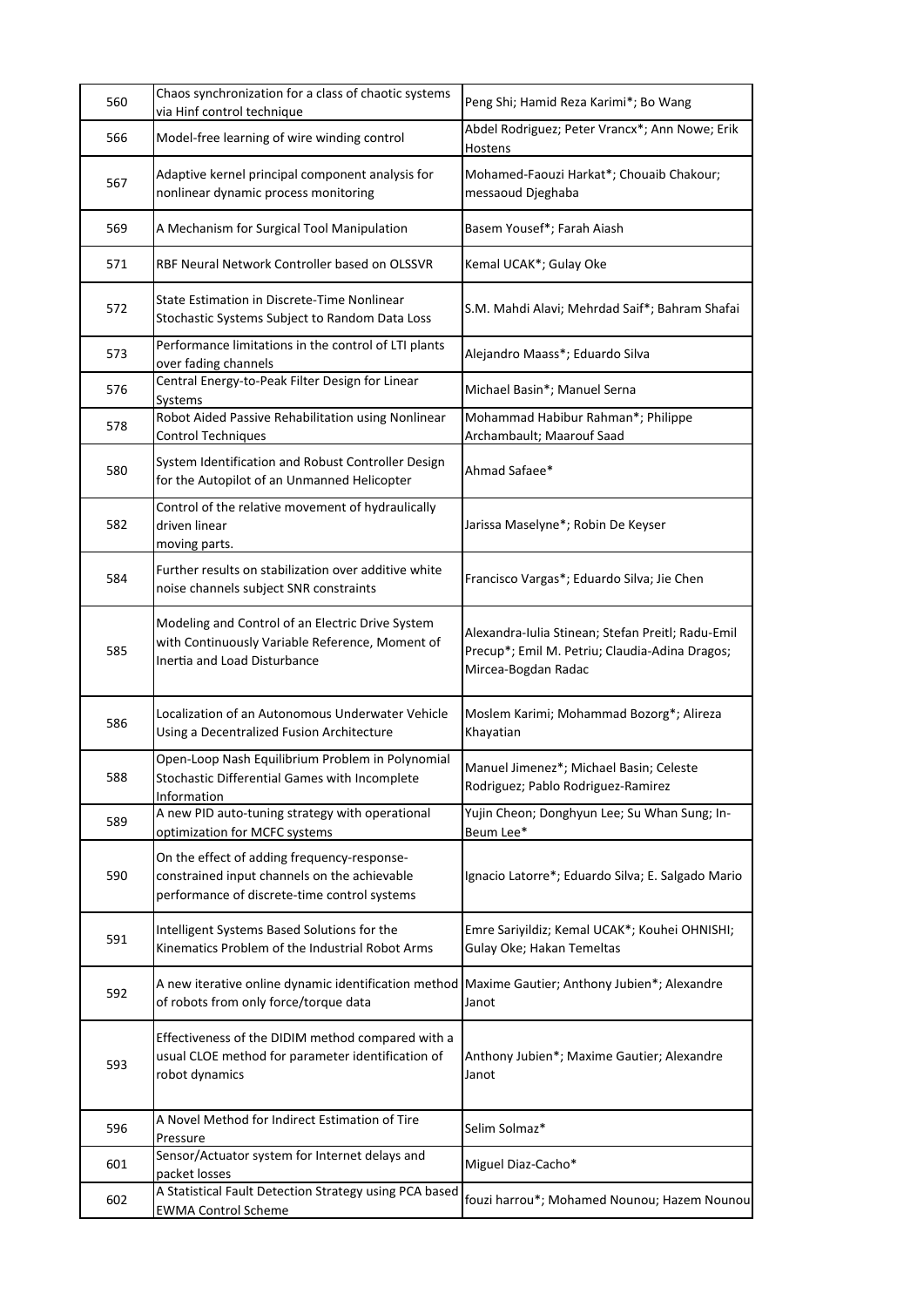| 604 | Digital AFC Control of a Three-Phase Three-Wire<br>Unity-Power-Factor PWM Rectifier                                            | Marcos Orellana*; Robert Griño                                                                                 |
|-----|--------------------------------------------------------------------------------------------------------------------------------|----------------------------------------------------------------------------------------------------------------|
| 605 | Leader-follower formation control of nonholonomic<br>wheeled mobile robots using only position<br>measurements                 | Hasan Poonawala*; Aykut Satici; Mark Spong                                                                     |
| 606 | Control of Solid Oxide Fuel Cells: An Overview                                                                                 | Marvin Leung; Gunhyung Park; Verica<br>Radisavljevic-Gajic*                                                    |
| 608 | Spectral features of ZVD shapers with lumped and<br>distributed delays                                                         | Tomas Vyhlidal*; Vladimir Kucera; Martin<br>Hromcik                                                            |
| 609 | Stabilizing Control of an Autonomous Bicycle                                                                                   | Harun Yetkin*; Umit Ozguner                                                                                    |
| 610 | Closed-Loop Nonlinear Adaptive Control of Anti-<br>angiogenic Tumor Therapy                                                    | UGUR HASIRCI*; Richard Groff; Timothy Burg                                                                     |
| 611 | A Self-Aligning Underwater Navigation System Based<br>on Fusion of Multiple Sensors Including DVL and IMU                      | Prashanth Krishnamurthy; Farshad Khorrami*                                                                     |
| 612 | A Sub-principal Component of Fault Detection (PCFD)<br>Modeling Method and Its Application to Online Fault<br><b>Diagnosis</b> | Chunhui Zhao*; Li Wenqing; Furong Gao; Youxian<br>Sun                                                          |
| 613 | Optimal Residential Load Scheduling in Smart Grid: A<br>Comprehensive Approach                                                 | Bo Chai; Zaiyue Yang*; Jiming CHEN                                                                             |
| 615 | Robust Passivity-Based Surge Control of Compressors<br>via Feedback Linearization                                              | Gholamreza Sari; Ouassima Akhrif; Lahcen Saydy*                                                                |
| 618 | Stereo Vision Based Robots: Fast and Robust<br><b>Obstacle Detection Method</b>                                                | Masoud Samadi; Mohd Fauzi Othman*;<br>Shamsudin Amin                                                           |
| 621 | Modeling and Control of Rocking in Cable-Riding<br>Systems                                                                     | Joshua Vaughan*                                                                                                |
| 630 | The Effect of Measurement for Time Synchronization<br>Error in the Tightly Coupled GPS/INS Integration                         | Cheol-Kwan Yang; Duk-Sun Shim*                                                                                 |
| 631 | Control of Soccer Robots Using Behaviour Trees                                                                                 | Rahib Abiyev*                                                                                                  |
| 634 | Modeling, Control and Simulation of DFIG for<br>Maximum Power Point Tracking                                                   | Hadi Kanaan*                                                                                                   |
| 639 | Multiresolution Wavenet PID Control for Global<br>Regulation of Robots                                                         | Luis Enrique Ramos-Velasco*; Fabian Alonso Diaz<br>Lopez; Omar Arturo Dominguez Ramirez; Vicente<br>Parra Vega |
| 640 | Performane evaluation of non-minimum phase linear<br>control systems with fractional order partial pole-<br>zero cancellation  | nazli khalili zadeh mahani*; Ali Khaki Sedigh;<br>Farshad Merrikh Bayat                                        |
| 641 | A Unified Framework for State Estimation of<br>Nonlinear Stochastic Systems with Unknown Inputs                                | Chien-Shu Hsieh*                                                                                               |
| 642 | Approximation of a thermal diffusive interface<br>fractional-order system "C Part 1: application to a<br>semi-infinite plan    | ROY ABI ZEID DAOU*; Xavier MOREAU; Riad<br>ASSAF; Fady CHRISTOPHY                                              |
| 643 | Approximation of a thermal diffusive interface<br>fractional-order system "C Part 2: application to a<br>finite plane          | ROY ABI ZEID DAOU*; Xavier MOREAU; Riad<br>ASSAF; Fady CHRISTOPHY                                              |
| 644 | Correlation Analysis of Cutting Force and Acoustic<br><b>Emission Signals for Tool Condition Monitoring</b>                    | Z.W. Zhong*                                                                                                    |
| 645 | Implementation of Micro-inertial Measurement/GPS<br>Combinatorial Attitude Measurement System                                  | Xiaorong Shen*; Yueming Wang; Rongsheng Dong                                                                   |
| 646 | A Non-Communicating Multi-Robot System with<br><b>Switchable Formations</b>                                                    | Ahmet Cezayirli; Feza Kerestecioglu*                                                                           |
| 647 | Multi-variable Double Resonant Controller for Fast<br>Image Scanning of Atomic Force Microscope                                | Sajal Das*; Hemanshu Pota; Ian Petersen                                                                        |
| 648 | A Local Information Criterion for Order Identification<br>of Nonlinear ARX Systems                                             | Wen-Xiao Zhao*; Han-Fu Chen; Erwei Bai; Kang Li                                                                |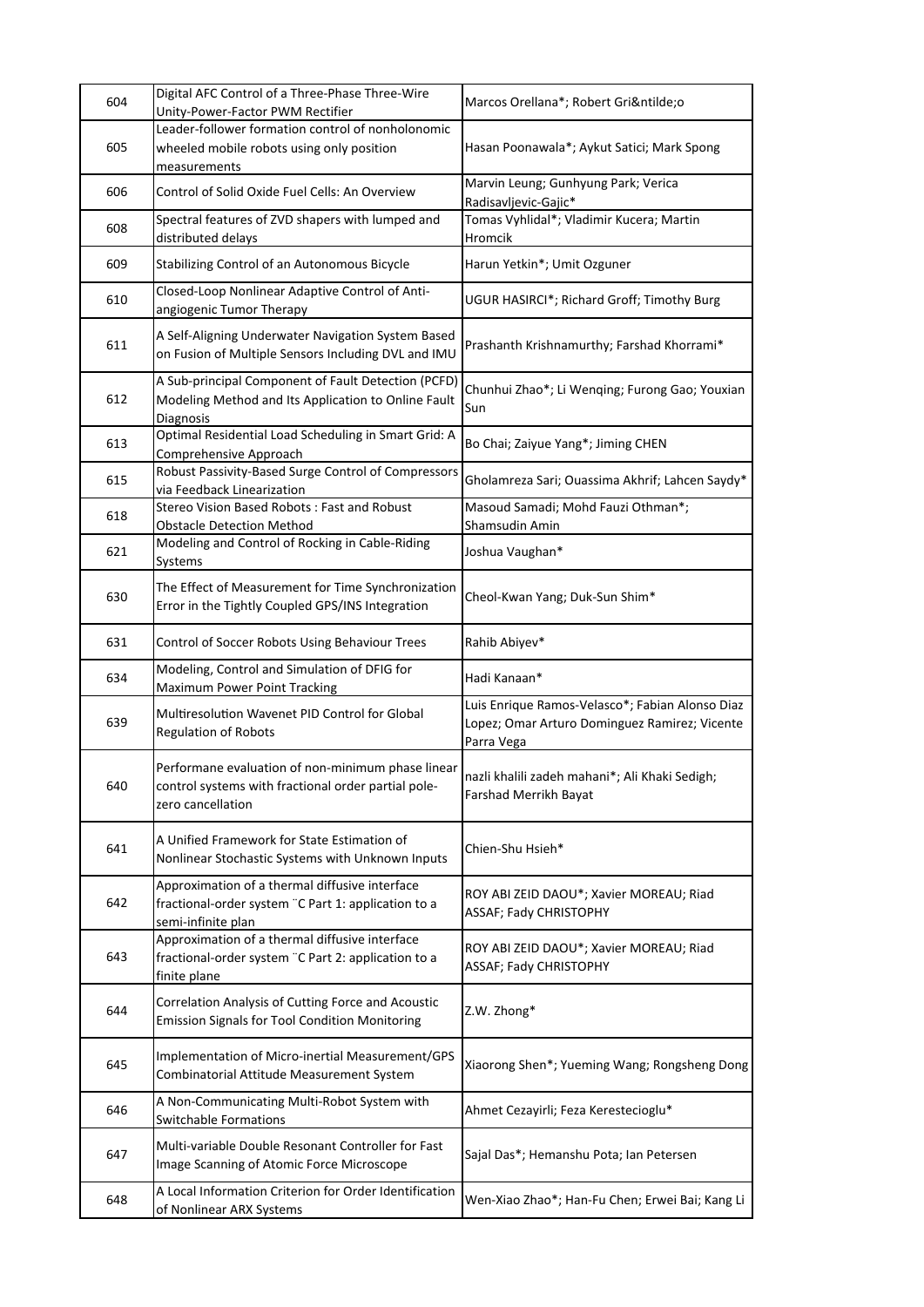| 650 | The development of electromechanical valve<br>actuator and the comparison with the camshaft<br>driven system                                                       | Zeliha KAMIS KOCABICAK*; İbrahim<br>YÜKSEL; Elif Erzan Topçu                               |
|-----|--------------------------------------------------------------------------------------------------------------------------------------------------------------------|--------------------------------------------------------------------------------------------|
| 652 | Humanoid Robot Orientation Stabilization by<br>Shoulder Joint Motion During Locomotion                                                                             | Selim Ozel; Sefik Emre Eskimez; Kemalettin<br>Erbatur*                                     |
| 653 | A Ground Reaction Force Sensor Fault Detection and<br>Recovery Method based on Virtual Force Sensors for<br><b>Walking Biped Robots</b>                            | Iyad Hashlamon; Kemalettin Erbatur*                                                        |
| 654 | Shop-floor controller based on RT-middleware<br>technology                                                                                                         | Ferenc Tajti*; Bence Kovacs; Geza Szayer                                                   |
| 657 | A Novel Apparatus for Motion Control Experiments                                                                                                                   | Manh-Tuan Ha*; Chul-Goo Kang                                                               |
| 658 | Data-driven Based Predictive Controller Design for<br>Vapor Compression Refrigeration Cycle System                                                                 | Xiaohong Yin; Shaoyuan Li*; Wen-Jian Cai                                                   |
| 659 | Multiple Fault Diagnosis using mathematical models                                                                                                                 | lotfi mhamdi; hedi dhouibi; noureddine liouane;<br>zineb abazi*                            |
| 660 | Defect Detection and Width Estimation in Natural<br>Gas Pipelines using MFL Signals                                                                                | Mojtaba Rostami Kandroodi*; Babak Nadjar<br>Araabi; Majid Nili Ahmadabadi; Farshad Shirani |
| 665 | Fault Tolerant Synchronization for a Class of<br>Uncertain Chaotic Systems versus External<br>Disturbances using Fuzzy Sliding Mode Control                        | Faezeh Farivar*; Mojtaba Rostami Kandroodi                                                 |
| 666 | Multivariable Input-Output Linearization Sliding<br>Mode Control of DFIG Based Wind Energy Conversion akbar tohidi; ali shamsaddinlou*; Ali Khaki Sedigh<br>System |                                                                                            |
| 667 | Study of Multiple Model Predictive Control On a pH<br><b>Neutralization Plant</b>                                                                                  | ali shamsaddinlou*; Alireza Fatehi; Ali Khaki<br>Sedigh                                    |
| 671 | Omni-directional spherical mobile system control                                                                                                                   | Chih-Hui Chiu*; Ya-Fu Peng                                                                 |
| 678 | <b>Energy Transfer Modelling of Thermoacoustic</b><br>Engines with Boundary Resonant Control                                                                       | Boe-Shong Hong*; Chia-Yu Chou; Tsu-Yu Lin                                                  |
| 680 | Iterative Learning Control Method for Permanent<br>Magnet Synchronous Liner Motor based on Vector<br>Control                                                       | Rong-min CAO*; zhong su; Jiuhe wang; Qing LI                                               |
| 681 | Adaptive Unstructured Road Detection Using Close<br>Range Stereo Vision                                                                                            | Kadri Bugra Ozutemiz*; Akif Hacinecipoglu; Bugra<br>Koku; Ilhan Konukseven                 |
| 683 | A Trajectory Prediction Algorithm Based on Fuzzy<br><b>Rectification for Spinning Ball</b>                                                                         | Ren Yanqing*; Zaojun Fang; de xu; min tan                                                  |
| 685 | Robust Smoothing for Discrete-Time Uncertain<br>Nonlinear Systems                                                                                                  | Abhijit Kallapur*; Ian Petersen                                                            |
| 686 | An Iterative Predictive Learning Control Approach<br>With Application to Train Trajectory Tracking                                                                 | Heqing Sun; zhongsheng hou*                                                                |
| 688 | Optimized Real-Time Soft Analyzer for Chemical<br>Process Using Artificial Intelligence                                                                            | Mohammad Mahdi Karimi; Alireza Fatehi*; Reza<br>Ebrahimpour                                |
| 691 | Controllability of Higher Order Switched Boolean<br><b>Control Networks</b>                                                                                        | Lequn Zhang; Jun-e Feng*; Min Meng                                                         |
| 693 | Neural Network based Model Predictive Control<br><b>Performance Monitoring</b><br>iªjªa data-driven approach                                                       | Lu Wang; Ning Li*; Shaoyuan Li                                                             |
| 694 | A New Algorithm for Decomposition Problem of<br><b>Binary Fuzzy Relations</b>                                                                                      | Hongbiao Fan; Jun-e Feng*; Lequn Zhang                                                     |
| 695 | VF-RRT: Introducing Optimization into Randomized<br><b>Motion Planning</b>                                                                                         | Inyoung Ko; Kim Beobkyoon; Frank Chongwoo<br>Park*                                         |
|     |                                                                                                                                                                    |                                                                                            |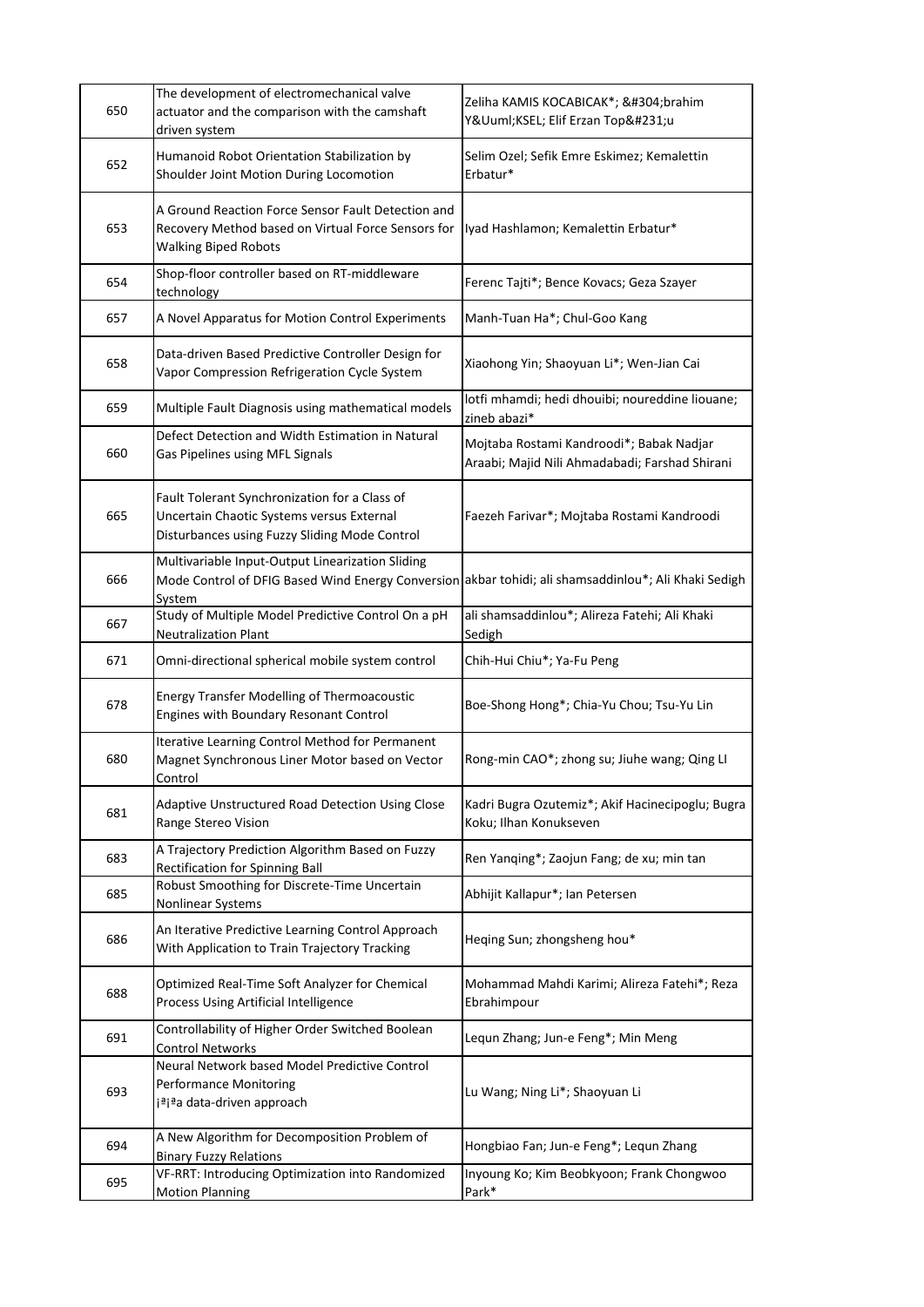| 696 | Combined RGBD-Inertial based State Estimation for<br>MAV in GPS-denied Indoor Environments                                            | Dachuan Li*; Qing Li; Nong Cheng; Qinfan Wu;<br>Jingyan Song; Liangwen Tang                                               |
|-----|---------------------------------------------------------------------------------------------------------------------------------------|---------------------------------------------------------------------------------------------------------------------------|
| 698 | Modeling of Parrot Ardrone and passivity-based reset<br>control                                                                       | Pablo Falcon*; Antonio Barreiro Blas                                                                                      |
| 700 | Optimized State Feedback Regulation of 3DOF<br>Helicopter System via Extremum Seeking                                                 | Rini Akmeliawati*                                                                                                         |
| 701 | Experimental External Force Estimation Using a Non-<br>Linear Observer for 6 axes Flexible-Joint Industrial<br>Manipulators           | Jinna QIN*; François Leonard; Gabriel<br>ABBA                                                                             |
| 702 | Influence of Frictions on Gait optimization of a Biped<br>Robot with an Anthropomorphic Knee                                          | Mathieu HOBON*; Nafissa LAKBAKBI-<br>ELYAAQOUBI; Gabriel ABBA                                                             |
| 703 | Predictive control of large steam turbines                                                                                            | Majid S. Khoshro*; Mojtaba Kordestani; Alireza<br>Mirzaee                                                                 |
| 704 | Optimal control of crystallization of alpha-lactose<br>monohydrate                                                                    | Dominikus Noll*; AMIRA RACHAH                                                                                             |
| 705 | Investigating the Security Controls of a Water<br>System: An Overview                                                                 | Yu-Lun Huang*; Ya-Hsuan WANG                                                                                              |
| 706 | Mathematical Model of Group Robots                                                                                                    | Teturo Itami*                                                                                                             |
|     | A Simple Approach to Nonlinear State Feedback                                                                                         | Jacob Hammer*                                                                                                             |
| 707 | Design                                                                                                                                |                                                                                                                           |
| 709 | State Estimation for Genetic Regulatory Networks<br>with Time-varying<br>Delay Using Stochastic Sampled-data                          | Tae Hee Lee; MyeongJin Park; Ju Hyun Park*;<br>Sang Moon Lee; OhMin Kwon                                                  |
| 710 | Leader-following Consensus Control for Markovian<br>Switching Multi-agent Systems with Interval Time-<br>varying Delays               | MyeongJin Park; OhMin Kwon*; Ju Hyun Park;<br>Sang Moon Lee; Eun Jong Cha; Tae Hee Lee                                    |
| 711 | Data-driven Water Supply System Modelling                                                                                             | Yuan Zhang; Jing Wu; Ning Li; Shaoyuan Li*                                                                                |
| 714 | Flatness control strategy for the air subsystem of a<br>hydrogen fuel cell system                                                     | Ramon Da Fonseca*; Eric Bideaux; Mathias<br>Gerard; Bruno Jeanneret; Ali Sari; Matthieu<br>Desbois-Renaudin; Didier Buzon |
| 716 | On Stabilization of Continuous-time and Discrete-<br>time Symmetric Bilinear Systems by Constant<br>Controls                          | Lin Tie*                                                                                                                  |
| 719 | Prediction of Building Lighting Energy Consumption<br>Based on Support Vector Regression                                              | Dandan Liu*; Qijun Chen                                                                                                   |
| 720 | On On-line Sampled-data Optimal Learning for<br>Dynamic Systems with Uncertainties                                                    | Shou-Han Zhou*; Ying Tan; Denny Oetomo;<br>Christopher Freeman; Iven Mareels                                              |
| 722 | Developing A New Image Scanning Method Using<br><b>Atomic Force Microscopy</b>                                                        | Habibullah Habibullah*; Hemanshu Pota; lan<br>Petersen                                                                    |
| 725 | Mining At Most Top-K% Mixed-drove Spatio-<br>temporal Co-occurrence Patterns                                                          | wang zhanquan*                                                                                                            |
| 726 | Analysis on Marketing Capabilities of IT Listed<br>Company in China£º A Empirical Study Based on<br><b>Stochastic Frontier Method</b> | chen gelin*; hongsheng xia                                                                                                |
| 728 | Linearized Mathematical Model of Intelligent<br>Pneumatic Actuator System: Position, Force and<br><b>Viscosity Controls</b>           | Ahmad Athif Mohd Faudzi*; Teh Chuan Enn;<br>Khairuddin Osman                                                              |
| 730 | A novel ASM2 and SVM compensation method for<br>the effluent quality prediction model of A2O process                                  | Xiaoting LI*; Feng Pan; Xiaofeng Lian; Miao YU                                                                            |
| 732 | Sampling Rate Tracking Control of Networked Control<br>Systems Based on Cognitive Knowledge of Packet<br>Disordering                  | Jinna LI*; Qingling Zhang                                                                                                 |